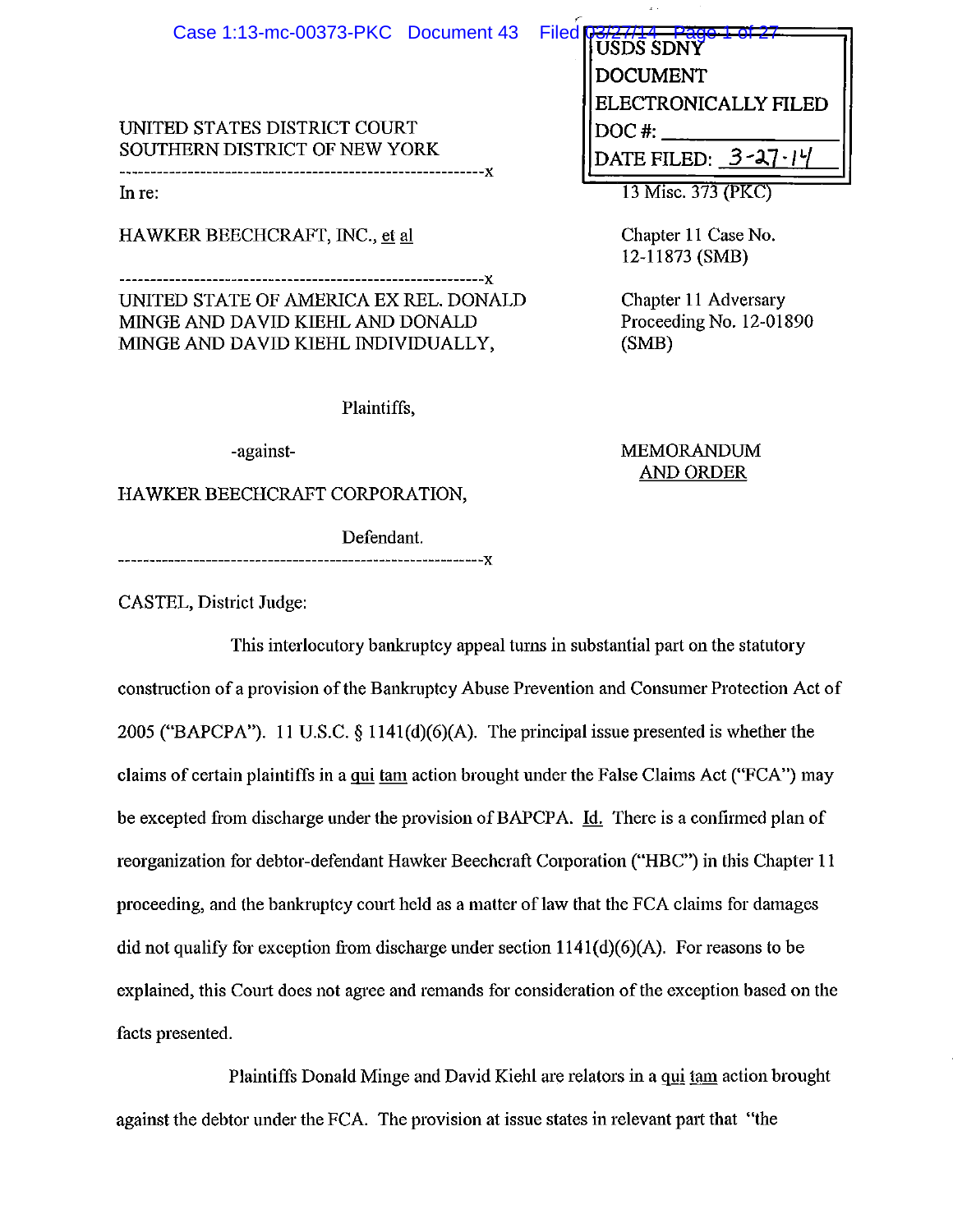confirmation of a plan does not discharge a debtor that is a corporation from any debt- $(A)$  of a kind specified in paragraph (2)(A) or (2)(B) of section 523(a) that is owed to a domestic govermnental unit, or owed to a person as the result of an action filed under" specified statutes, including the FCA. Id. Plaintiffs argue that under section 1141(d)(6)(A), the debtor's potential liability in the qui tam action is excepted from discharge.

The bankruptcy court held otherwise, concluding that section 1141(d)(6)(A) incorporated procedural requirements set forth in **11** U.S.C. § 523(c)(I) and corresponding Bankruptcy Rule 4007(c), which require a creditor seeking to except its claim from discharge to commence an adversary proceeding prior to a set deadline. Because plaintiffs failed to commence their adversary proceeding prior to that deadline, the bankruptcy court held that they were time-barred from availing themselves of the discharge exception.

This Court concludes that the reference in the statute to debt "of a kind specified in paragraph 2(A) or 2(B) of section 523(a)" is merely an incorporation of the description of a type of debt set forth in those sections. Here, only paragraph 2(A) is relevant and it describes a debt "for money, property, services, or an extension, renewal, or refmancing of credit, to the extent obtained by $-(A)$  false pretenses, a false representation, or actual fraud, other than a statement respecting the debtor's or an insider's financial condition .... " The plaintiffs' claims in the False Claims Act case may be such a debt because they plainly allege fraud by the debtor and associated entities in govermnent contracting. Thus, the FCA claims might not be discharged by reason of the confirmation of HBC's plan of reorganization.

This Court holds that the bankruptcy court erred when it held that the reference in section  $1141(d)(6)$  to section  $523(a)(2)(A)$  and  $(B)$  was more than the incorporation of a definition and incorporated procedural requirements under section 523(c)(I). The bankruptcy court further erred by holding that section 523(c)(I) applies to all debtors in a Chapter **11** case,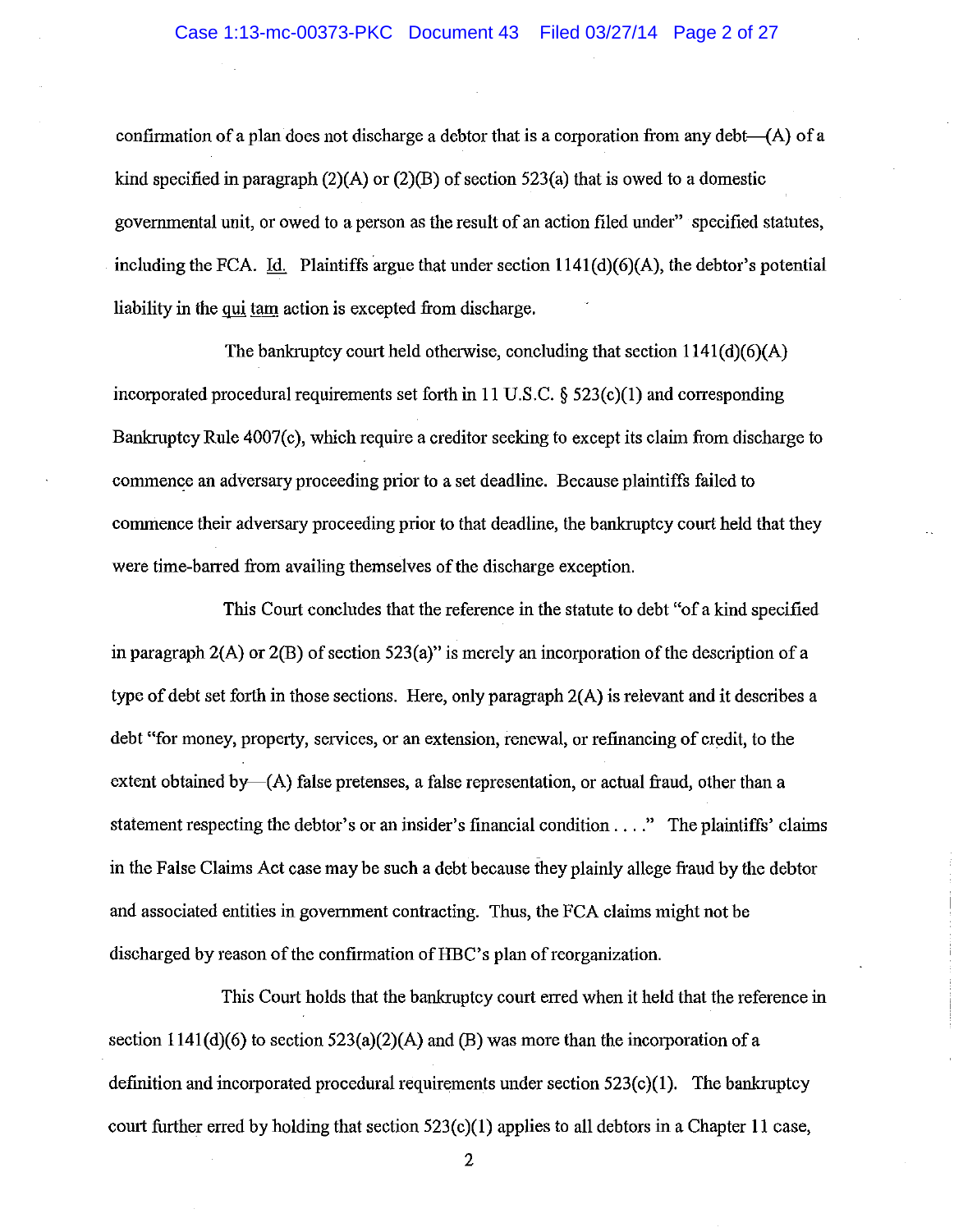rather than only to individual debtors as the text of section 523 indicates. Accordingly, this Court reverses and vacates so much of the bankruptcy court's ruling as held that section  $523(c)(1)$  and corresponding Bankruptcy Rule  $4007(c)$  apply to an adversary proceeding seeking a discharge exception under 11 U.S.C.  $\S$  1141(d)(6)(A).

#### I. BACKGROUND

## A. The FCA Action & Adversary Proceeding

The material facts relevant to this appeal are not in dispute. Plaintiffs Donald Minge and David Kiehl are former employees of TECT Aerospace, Inc. or TECT Aerospace Wellington, Inc. (together, "TECT"), manufacturers of aerospace components and subcontractors of defendant HBC. HBC is the reorganized debtor in the underlying Chapter 11 case and a manufacturer of military aircraft. On July 27, 2007, plaintiffs filed a qui tam suit under the FCA against, inter alia, HBC and TECT in the District Court of Kansas (the "Kansas Action").<sup>1</sup> Minge v. TECT Corp., No. 07-1212-MLB (D. Kan.). There, plaintiffs alleged that defendants made misrepresentations in their certifications to the government regarding certain components manufactured by TECT and incorporated into military aircraft sold to the government. Pursuant to the remedial provisions of the FCA, plaintiffs sought to recover triple the damages sustained by the government (totaling approximately \$2.3 billion), a civil penalty of\$11,000 for each of the 347 violations alleged (totaling approximately \$3.8 million), and attomeys' fees and costs.

On May 3,2012, HBC and certain affiliates filed a petition for relief under Chapter 11 of the Bankruptcy Code, staying the Kansas Action as to HBC. See Minge v. TECT Corp., No. 07-1212-MLB, Dkt. No. 354 (D. Kan. May 14,2012). The bankruptcy court

<sup>&</sup>lt;sup>I</sup> Qui tam is a shortened form of the Latin phrase qui tam pro domino rege quam pro se ipso in hac parte sequitur. which means "who pursues this action on our Lord the King's behalf as well as his own." See Vermont Agency of Natural Res. v. U.S. ex reI. Stevens, 529 U.S. 765, 768 n. I (2000).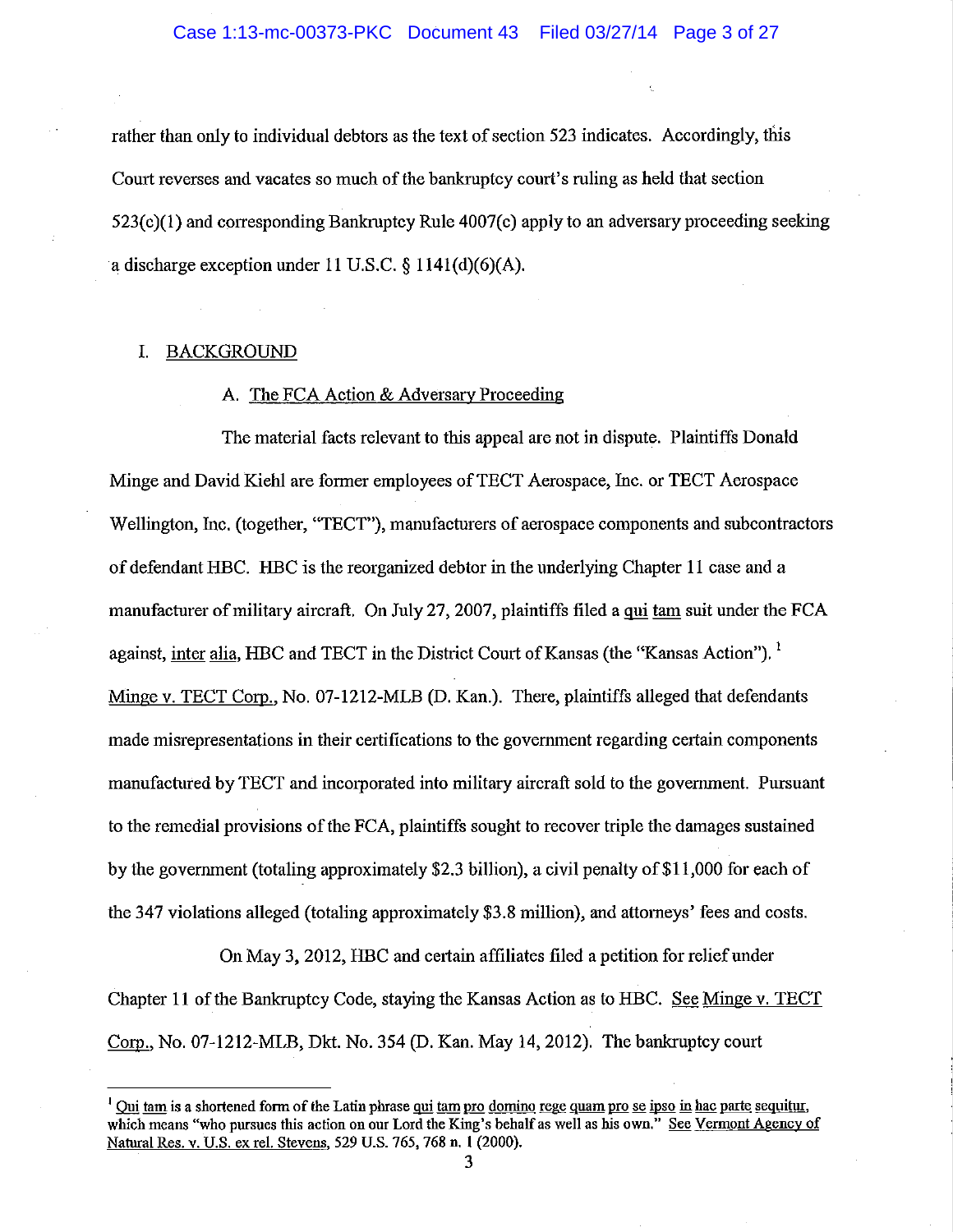appointed Epiq Bankruptcy Solutions, Inc. ("Epiq") as "claims agent" at the debtors' request, pursuant to 28 U.S.C.  $\S 156(c)$ . On June 5, 2012, Epiq mailed a "Notice of Chapter 11 Bankruptcy Cases, Meeting of Creditors, & Deadlines," dated June 5, 2012 (the "Notice"), to creditors and other parties in interest. (Dkt. No. 27-2) The Notice was a completed version of Official Form 9F, a duly promulgated model form intended for use in Chapter 11 cases in which the debtor is a corporation or partnership. The Notice stated that the creditors' meeting required under 11 U.S.C. § 341 would take place on June 26, 2012. In language unaltered from Official Form 9F, a section on the second page of the Notice entitled "Discharge of Debts" provided information regarding the discharge of debts upon confirmation of a Chapter 11 plan. This section notified recipients that in order to avoid the discharge of a debt pursuant to 11 U.S.C.  $§$  1141(d)(6)(A), they were required to file a complaint with the bankruptcy clerk by a deadline specified under the heading "Deadline to File a Complaint to Determine Dischargeability of Certain Debts" on the first page of the Notice. That section of the Notice did not provide a date, but instead stated that "Notice of deadline will be sent at a later time."

Plaintiffs commenced an adversary proceeding on September 27,2012, seeking a dischargeability determination with respect to their FCA claims against HBC in the Kansas Action. Their complaint alleged that the FCA claims in the Kansas Action were exempt from discharge under 11 U.S.C. § 1141(d)(6)(A). Specifically, plaintiffs sought a determination of nondischargeability based on each of the two grounds set forth in section  $1141(d)(6)(A)$ , alleging that their debt was both "of a kind specified in section  $523(a)(2)(A)$  owed to a domestic govermnental unit" and "debt owed to plaintiffs as a result of the action they had filed under Subchapter III of chapter 37 of title 31 of the United States Code." (Compl., Adv. Proc. 12-1890 (SMB), Dkt. No. 1, at ¶ 39 (Bankr. S.D.N.Y. Sep. 27, 2012)) HBC moved to dismiss plaintiffs' adversary proceeding on several grounds, asserting that the complaint was time-barred under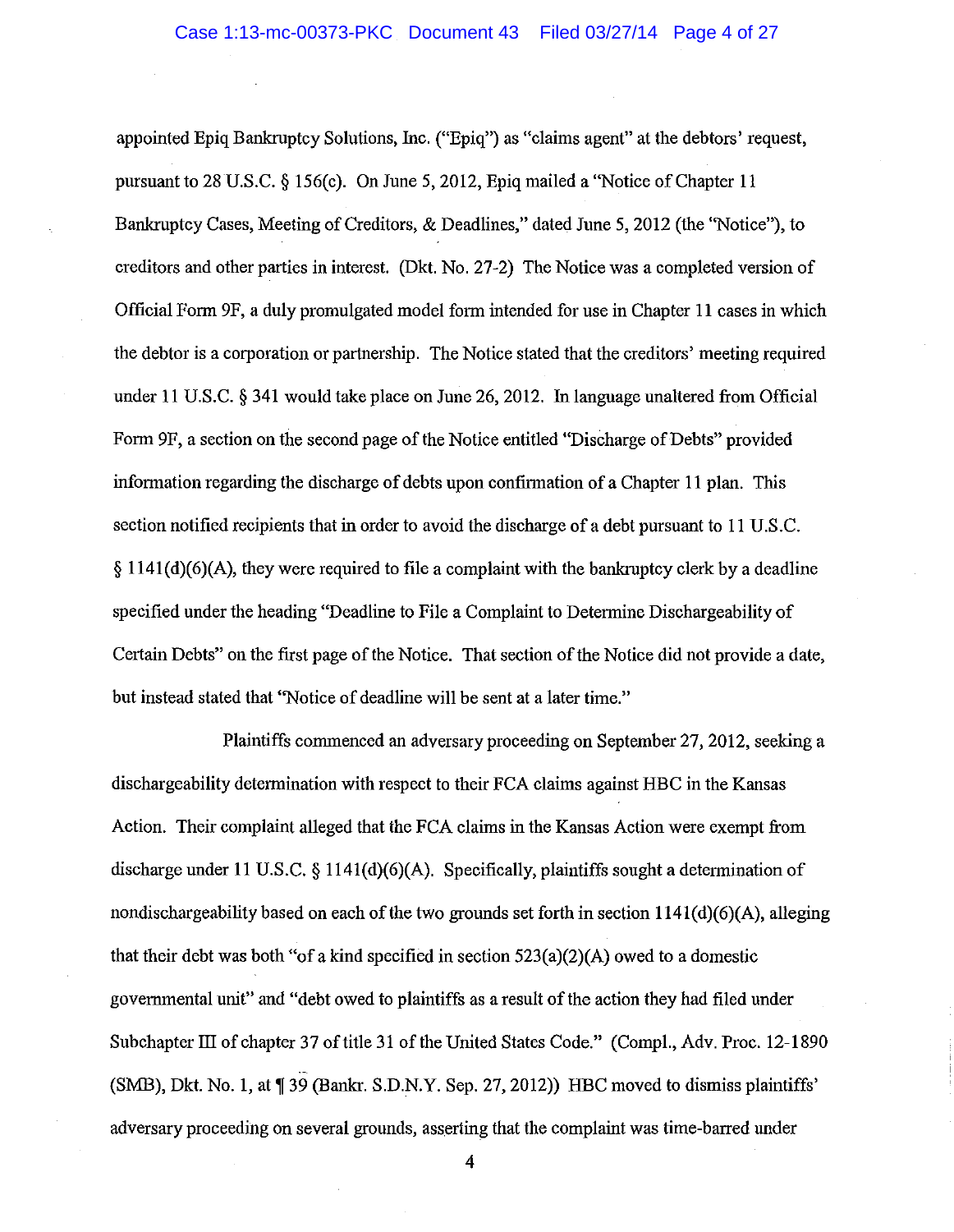#### Case 1:13-mc-00373-PKC Document 43 Filed 03/27/14 Page 5 of 27

Bankruptcy Rule 4007(c), that plaintiffs lacked standing to assert the nondischargeability of their qui tam claims on behalf of the government, that the complaint failed to plead fraud with the required element of heightened scienter, and that plaintiffs had not asserted any claims constituting "debts owed to a person" within the meaning of **11** U.S.C. § 1141(d)(6)(A). 493 B.R. at 700.

#### B. Proceedings in the Bankruptcy Court

## 1. Overview

On August 2, 2013, the bankruptcy court issued a memorandum decision dismissing plaintiffs' adversary complaint as to their qui tam claims for damages and penalties under the FCA. In re Hawker Beechcraft, Inc., 493 B.R. 696 (Bankr. S.D.N.Y. 2013). Because HBC's plan of reorganization was confirmed in February 2013, the decision had the effect of confirming the discharge of these claims. Id. at 713. The bankruptcy court, however, did not rule on "whether or to what extent the Plaintiffs have personal claims against" HBC, and thus permitted plaintiffs' adversary proceeding to survive with respect to potential claims for attorneys' fees and expenses arising from the FCA action; the bankruptcy court viewed these claims as potentially recoverable under 31 U.S.C.  $\S$ § 3730(d)(3) and (4). Id. at 712-13.

The bankruptcy court's analysis focused on the interpretation of **11** U.S.C. § 1141(d)(6), a provision enacted as part of BAPCPA. This provision added limited exemptions to the otherwise generally comprehensive discharge provided for debtors under **11** U.S.C. § 1141(d)(I). Section 1141(d)(6) provides:

> Notwithstanding paragraph (1), the confirmation of a plan does not discharge a debtor that is a corporation from any debt--

(A) of a kind specified in paragraph  $(2)(A)$  or  $(2)(B)$  of section 523(a) that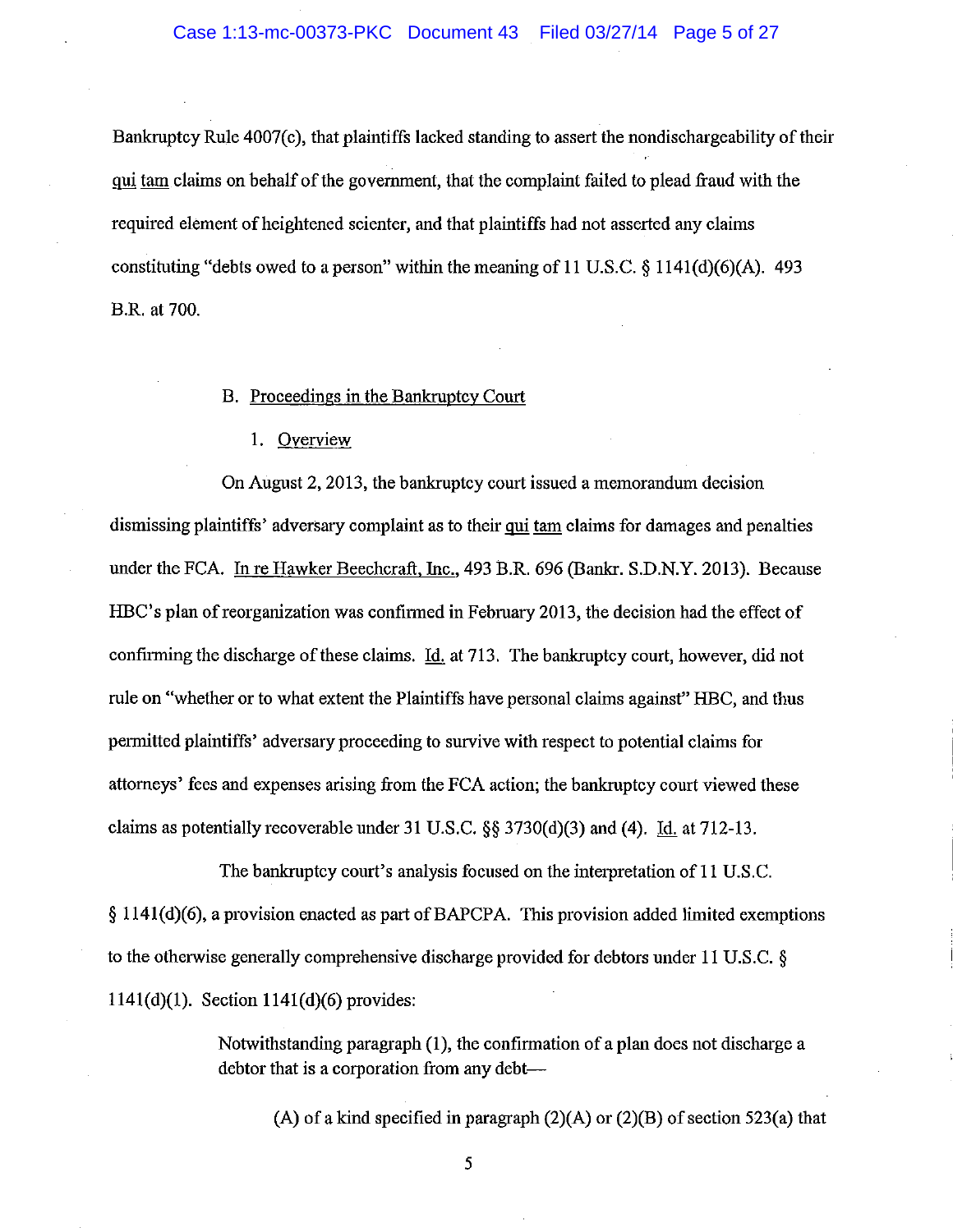is owed to a domestic governmental unit, or owed to a person as the result of an action filed under subchapter III of chapter 37 of title 31 or any similar State statute ....

11 U.S.C.  $\S$  1141(d)(6)(A). The bankruptcy court parsed subparagraph (A) into two independent clauses separated by the comma following "domestic governmental unit." 493 B.R. at 710. Under this reading, the first clause ("Clause 1") excepts from discharge any debt "of a kind specified in paragraph  $(2)(A)$  or  $(2)(B)$  of section 523(a) that is owed to a domestic governmental unit," and the second clause ("Clause 2") excepts any debt "owed to a person as the result of an action filed under subchapter III of chapter 37 of title 31 or any similar State statute.]"<sup>2</sup> Because Minge and Kiehl pursued their qui tam claims as relators on behalf of the United States but also stood to recover a portion of any damages awarded in a successful claim, they argued that their claims were exempt under both clauses of section 1141(d)(6)(A).

As Judge Bernstein explained, under the Bankruptcy Code there are generally "two types of exceptions to discharge: (1) those that are self-executing and (2) those that require the creditor to seek a determination of dischargeability in the bankruptcy court by a fixed deadline, failing which the exception does not apply and the debt is discharged." 493 B.R. at 701 (citing 11 U.S.C.  $\S$  523(c)(1)). The difference between the two categories is the allocation of the burden of persuasion regarding the dischargeability of a certain debt. If an exception is self-executing, a creditor or debtor may seek a determination of dischargeability at any time

<sup>&</sup>lt;sup>2</sup> Section 523(a)(2) provides in relevant part that an individual debtor is not discharged from any debt **(2) for money, property, services, or an extension, renewal, or refinancing of credit, to the extent obtained**  by--

<sup>(</sup>A) false pretenses, a false representation, or actual fraud, other than a statement respecting the debtor's or an insider's fmancial condition; [or 1

<sup>(</sup>B) use ofa statement in writing-- (i) that is materially false; (ii) respecting the debtor's or an insider's financial condition; (iii) on which the creditor to whom the debtor is liable for such money, property, services, or credit reasonably relied; and (iv) that the debtor caused to be made or published with intent to deceive . . . . **"** 

Subchapter III of chapter 37 of title 31 governs claims against the United States Government, and includes, inter alia, claims brought under the FCA.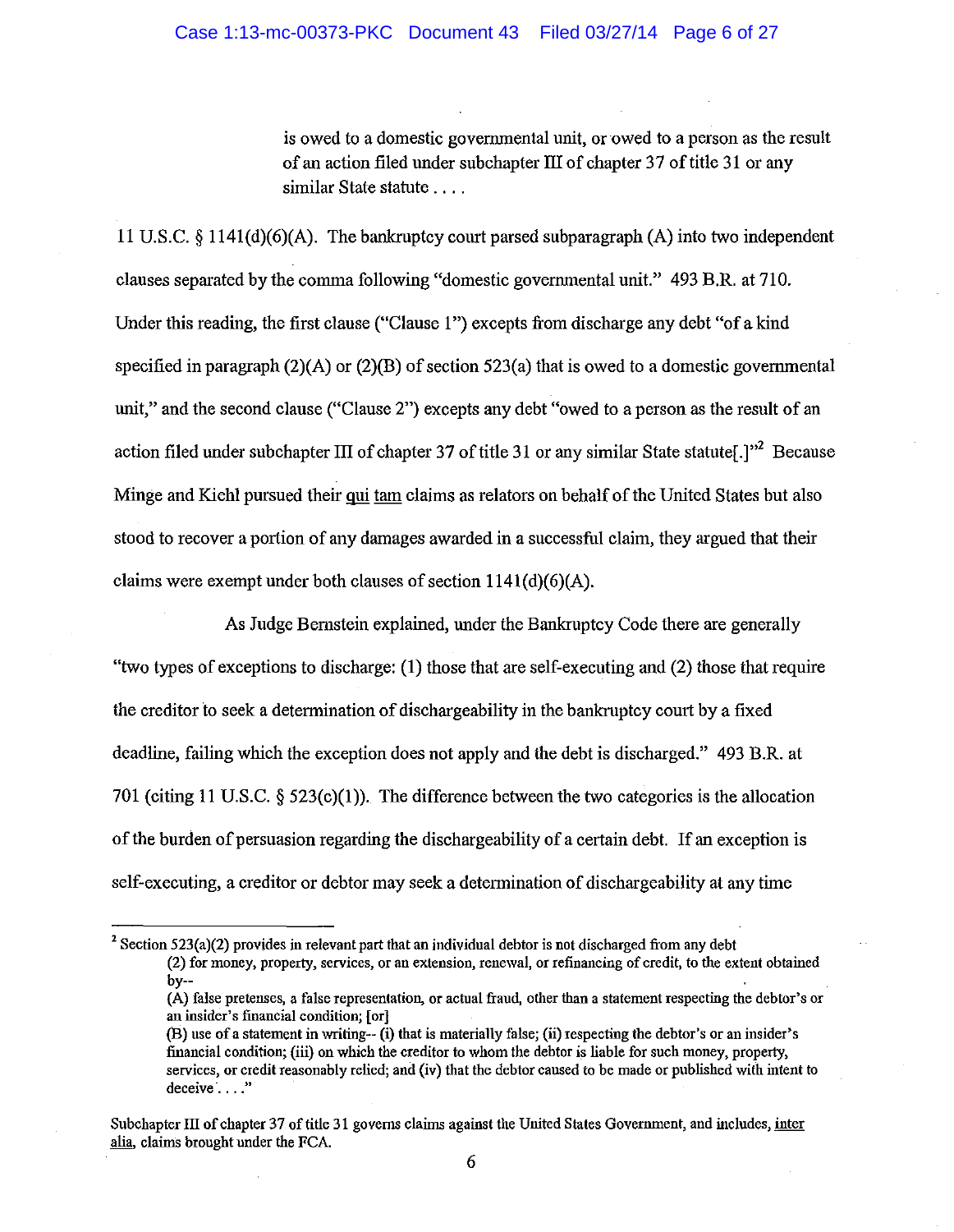pursuant to Fed. R. Bankr. P. 4007(b), and absent a detennination that the debt is dischargeable "the creditor may take steps to collect the debt from non-estate property" upon termination of the automatic stay. Id. at 701-02.

In contrast, exceptions in the non-self-executing category require a creditor to affinnatively seek a determination of exception to the discharge before a specified deadline. Id. at 702. If a creditor fails to seek that detennination before the deadline and prevail in the proceeding, the debtor is discharged from the claimed debt upon confinnation of a plan. By operation of 11 U.S.C. § 523(c)(I), the non-self-executing category of discharge exceptions includes three exceptions applicable to an individual debtor's discharge, which are set forth in 11 U.S.C. § 523(a). Section 523(c)(1) provides:

> Except as provided in subsection  $(a)(3)(B)$  of this section, the debtor shall be discharged from a debt of a kind specified in paragraph (2), (4), or (6) of subsection (a) of this section, unless, on request of the creditor to whom such debt is owed, and after notice and a hearing, the court detennines such debt to be excepted from discharge under paragraph (2), (4), or (6), as the case may be, of subsection (a) of this section.

Thus, in order to qualify a claim for the discharge exception provided in section 523(a)(2), (4), or (6), a creditor in the bankruptcy case of an individual debtor is required to seek a detennination of discharge in bankruptcy court by filing a complaint to commence an adversary proceeding. The applicable deadline is set forth in Rule 4007(c) of the Federal Rules of Bankruptcy Procedure. European American Bank v. Benedict (In re Benedict). 90 F.3d 50, 53 (2d Cir. 1996). Rule 4007(c), which sets forth the procedures applicable to a detennination of the dischargeability of a debt, requires creditors to file such a complaint "no later than 60 days after the first date set for the meeting of creditors under [11 U.S.C.] § 341(a)," unless the court extends the deadline for cause. Fed. R. Bankr. P. 4007(c). The Rule further provides that the bankruptcy court "shall give all creditors no less than 30 days' notice of the time so fixed . . . ."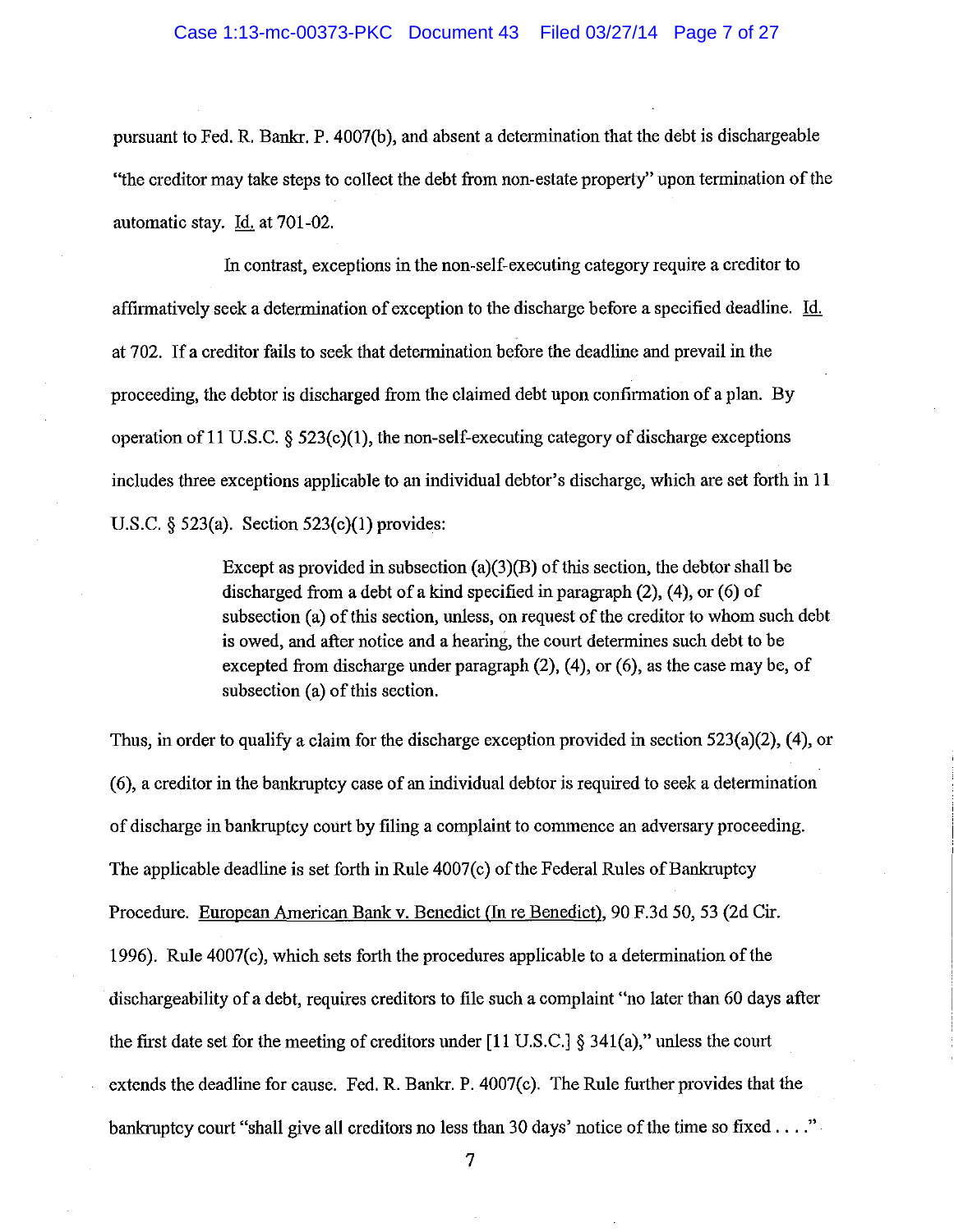Id.

## 2. The Bankruptcy Court's Holding

Addressing a question of first impression, the bankruptcy court held that the procedural requirements of 11 U.S.C. § 523(c)(1) applied to the exception to discharge in Clause I, meaning that this exception is not self-executing. 493 B.R. at 705. Having thus found Bankruptcy Rule 4007(c) applicable to plaintiffs' claims under Clause 1, the court went on to conclude that plaintiffs had failed to comply with the deadline set forth in that Rule. Id. at 708. In the court's view, plaintiffs had "actual notice" of the deadline to file an adversary complaint, because Rule 4007(c) expressly sets the deadline 60 days after the first creditors' meeting, and the court-approved Notice sent to all creditors included the date of this meeting. Id. Although the Notice stated that notice of the deadline to seek a determination of dischargeability would be sent to creditors "at a later time," the court found this irrelevant, stating that the Notice "did not include any incorrect information," and that "[t]he information it did include allowed the Plaintiffs to compute the deadline for filing the adversary proceeding." Id.

Addressing plaintiffs' claims under Clause 2, the court held that Clauses I and 2 of 11 U.S.C. § 1141(d)(6)(A) were independent of one another, and that section  $523(c)(1)$  did not apply to Clause 2.  $\underline{Id}$  at 710. In other words, the court found the exception set forth in Clause 2 to be a self-executing exception to discharge, such that any determination of discharge sought under Clause 2 would not be time-barred for failure to comply with Bankruptcy Rule 4007(c). However, the court further held that plaintiffs' qui tam claims for damages and penalties did not qualify for the Clause 2 discharge exception because these claims are owed to the government and are therefore not "debts owed to a person" within the meaning of the FCA.  $3 \text{ Id.}$  at 712. At

<sup>&</sup>lt;sup>3</sup> Under the Bankruptcy Code, governmental units are expressly excluded from the definition of a "person." 11 u.S.C. § 101(41).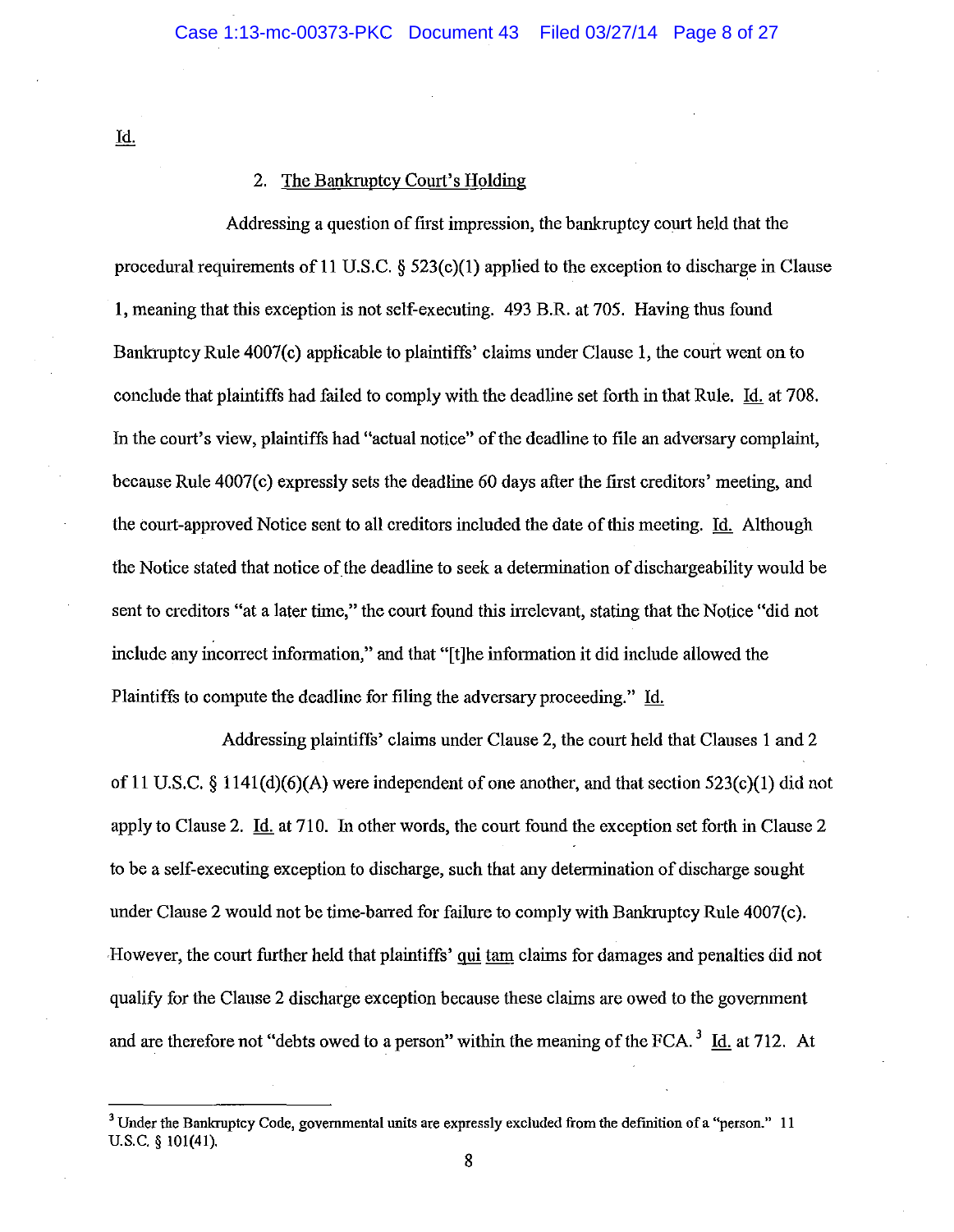the same time, the court also held that the payment of reasonable attorneys' fees, costs, and expenses to which a successful qui tam plaintiff is entitled under 11 U.S.C.  $\S$ § 3730(d)(1) and (2) are "debts owed to a person" within the meaning of Clause 2. Id. at 712.

The bankruptcy court's decision resulted in the discharge of plaintiffs' qui tam claims against HBC insofar as they sought damages and penalties. Id. at 713. The court declined to dismiss plaintiffs' complaint "to the extent that it alleges that a claim for attorneys' fees and expenses is non-dischargeable." Id. at 712-13. Plaintiffs timely moved for leave to file an interlocutory appeal. This Court granted plaintiffs leave to so appeal on December 18, 2013. In re Hawker Beechcraft, Inc., 13 Misc. 373 (PKC), 2013 WL 6673607 (Dec. 18,2013).

## II. STANDARD OF REVIEW

District courts have jurisdiction to hear appeals from final judgments, orders, and decrees, and "from interlocutory orders and decrees [] of bankruptcy judges entered in cases and proceedings referred to the bankruptcy judges under [28 U.S.C. § 157)." 28 U.S.C. § 158(a). A bankruptcy court's legal conclusions are reviewed de novo, while its fmdings of fact are reviewed for clear error. Solow v. Kalikow (In re Kalikow), 602 F.3d 82, 91 (2d Cir. 2010).

#### ill. DISCUSSION

"As in any statutory construction case, we start, of course, with the statutory text, and proceed from the understanding that unless otherwise defined, statutory terms are generally interpreted in accordance with their ordinary meaning." Sebelius v. Cloer, 133 S. Ct. 1886, 1893  $(2013)$  (citation and quotations omitted). "Statutory construction must begin with the language employed by Congress and the assumption that the ordinary meaning of that language accurately expresses the legislative purpose." United States v. Kozeny, 541 F.3d 166, 171 (2d Cir. 2008)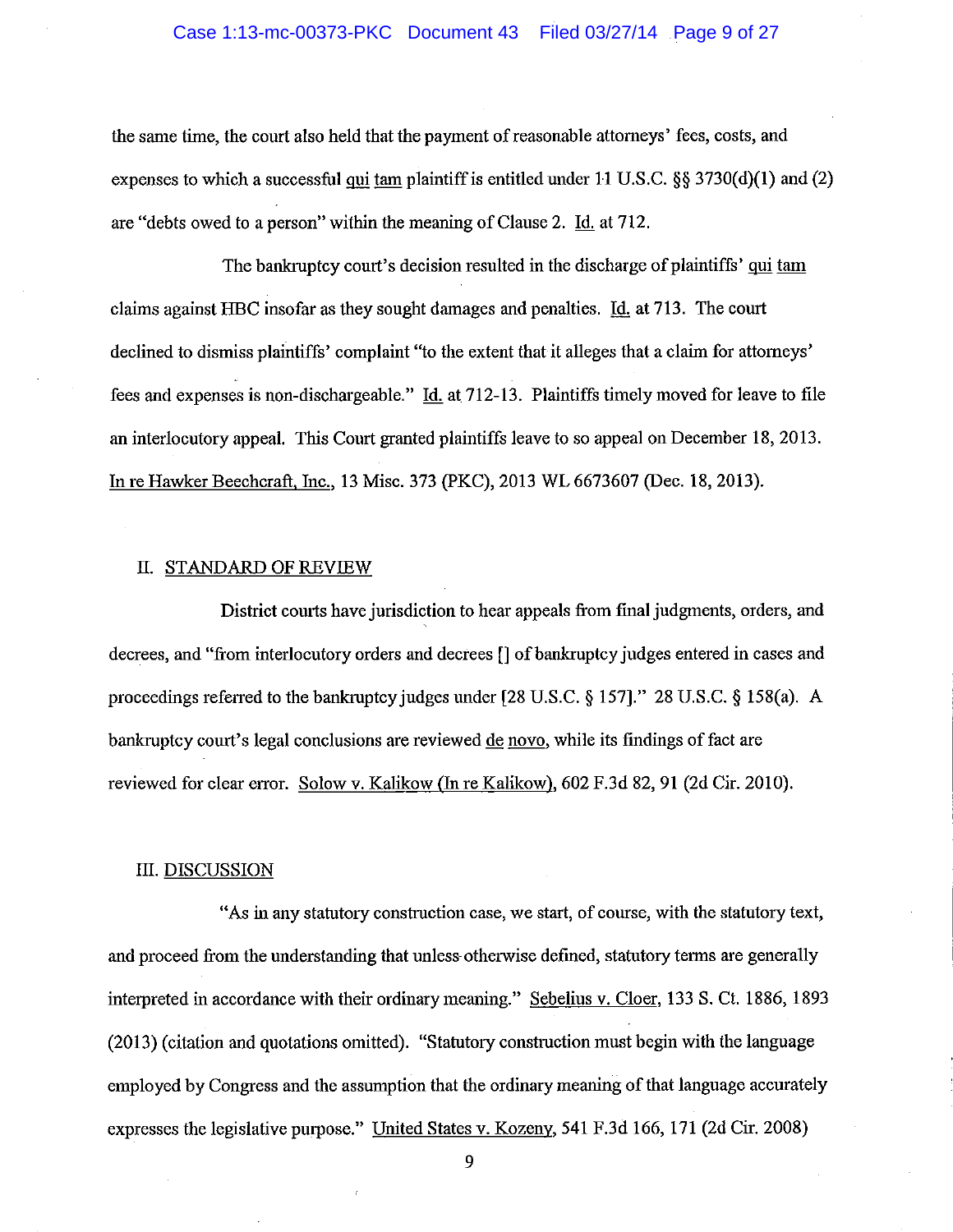(citation and quotations omitted). "Where the statute's language is plain, the sole function of the courts is to enforce it according to its terms." Id. at 171. "Statutory enactments should, moreover, be read so as to give effect, if possible, to every clause and word of a statute." In re Barnet, 737 F.3d 238, 246-47 (2d Cir. 2013) (citation and internal quotation marks omitted).

## A. The Clauses of 11 U.S.C. § 1141(d)(6)(A) Are Independent.

Because the bankruptcy court's holding turned in part on section  $1141(d)(6)(A)$ 's opening phrase, "of a kind specified in paragraph (2)(A) or (2)(B) of subsection 523(a)," this Court considers whether this limiting phrase modifies all of section 1141(d)(6)(A) or only an initial independent clause. As interpreted by the bankruptcy court, section  $1141(d)(6)(A)$ consists of two separate and independent clauses. Clause 1 excepts from discharge any debt "of a kind specified in paragraph  $(2)(A)$  or  $(2)(B)$  of section 523(a) that is owed to a domestic govermnental unit." 11 U.S.C. § 1141 (d)(6)(A). Separately, Clause 2 excepts any debt "owed to a person as the result of an action filed under," inter alia, the FCA. Id.

Based on the plain text of the statute and pertinent legislative history, this Court adopts the bankruptcy court's conclusion that Clause 1 and Clause 2 of 11 U.S.C.  $\S 1141(d)(6)(A)$  are independent. But because this Court concludes that section 523(c)(1) and corresponding Bankruptcy Rule 4007(c) do not apply to creditors seeking a discharge under any portion of section  $1141(d)(6)(A)$ , the interpretation is not dispositive.

First, subdivision (A) consists of two subordinate clauses separated by a comma and joined by the coordinating conjunction "or." 493 B.R. at 710 (quoting H. Ramsey Fowler & Jane E. Aaron, The Little Brown Handbook 455 (9th Ed. 2004); Bryan A. Gamer, The Elements of Legal Style 19 (Oxford University Press 1991)). "[The meaning of a statute will typically heed the commands of its punctuation." United States Nat'l Bank of Oregon v. Independent Ins.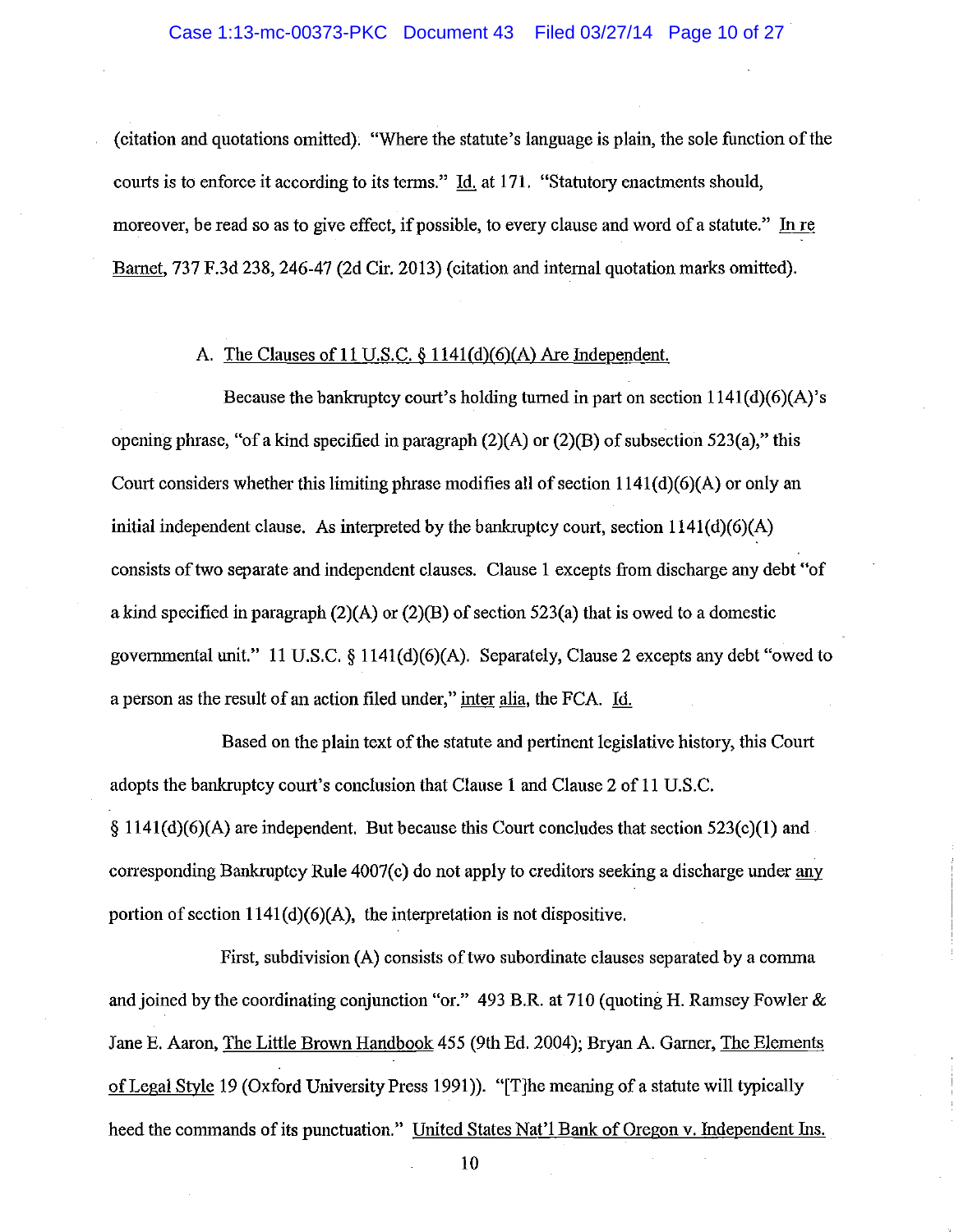Agents of America, Inc., 508 U.S. 439, 454 (1993); see also Scalia and Garner, Reading Law, § 23 ("Punctnation in a legal text will rarely change the meaning of a word, but it will often determine whether a modifying phrase or clause applies to all that preceded it or only to a part."). The position of the comma in this provision is most natnrally read to limit the application of the limiting phrase "of a kind specified in [section  $523(a)(2)(A)$  and  $(B)$ ]" to debts that are owed to a domestic governmental entity.

Second, as HBC itself noted in its briefing to the bankruptcy court, Congress's parallel use of the phrases "owed to" in "owed to a domestic governmental unit" and "owed to a person," rather than using "owed to a domestic governmental unit or person," means that "the only reasonable reading . . . is to create two separate clauses . . . ." 493 B.R. at 710 (citing HBC Br., Adv. Proc. 12-1890, Dkt. No.10, at 13-14 (Bankr. S.D.N.Y. Nov. 21, 2012)). The bankruptcy court further noted that a passage of the House of Representatives report for BAPCPA directly supports this reading. Id. (citing H.R. Rep. No. 109-31 at 102 (2005)).<sup>4</sup> Accordingly, 11 U.S.C. 1141(d)(6)(A) is properly analyzed as providing two separate and independent discharge exceptions, and the limiting phrase "of a kind specified in paragraph (2)(A) or (2)(B) of section 523(a)" modifies only any debt "that is owed to a domestic governmental unit," and does not modify any debt "owed to a person as a result of an action filed under subchapter III of chapter 37 of title 31 or any similar state statute."

<sup>&</sup>lt;sup>4</sup> The relevant passage of the House Report provides:

Section 708 amends section 1141(d) of the Bankruptcy Code to except from discharge in a corporate chapter 11 case a debt specified in subsections  $523(a)(2)(A)$  or (B) of the Bankruptcy Code owed to a domestic govermnental unit. In addition. it excepts from discharge a debt owed to a person as the result of an action filed under subchapter III of chapter 37 of title 31 of the United States Code or any similar state statute.

H.R. Rep. No. 109-31 at 102 (2005) (emphasis added).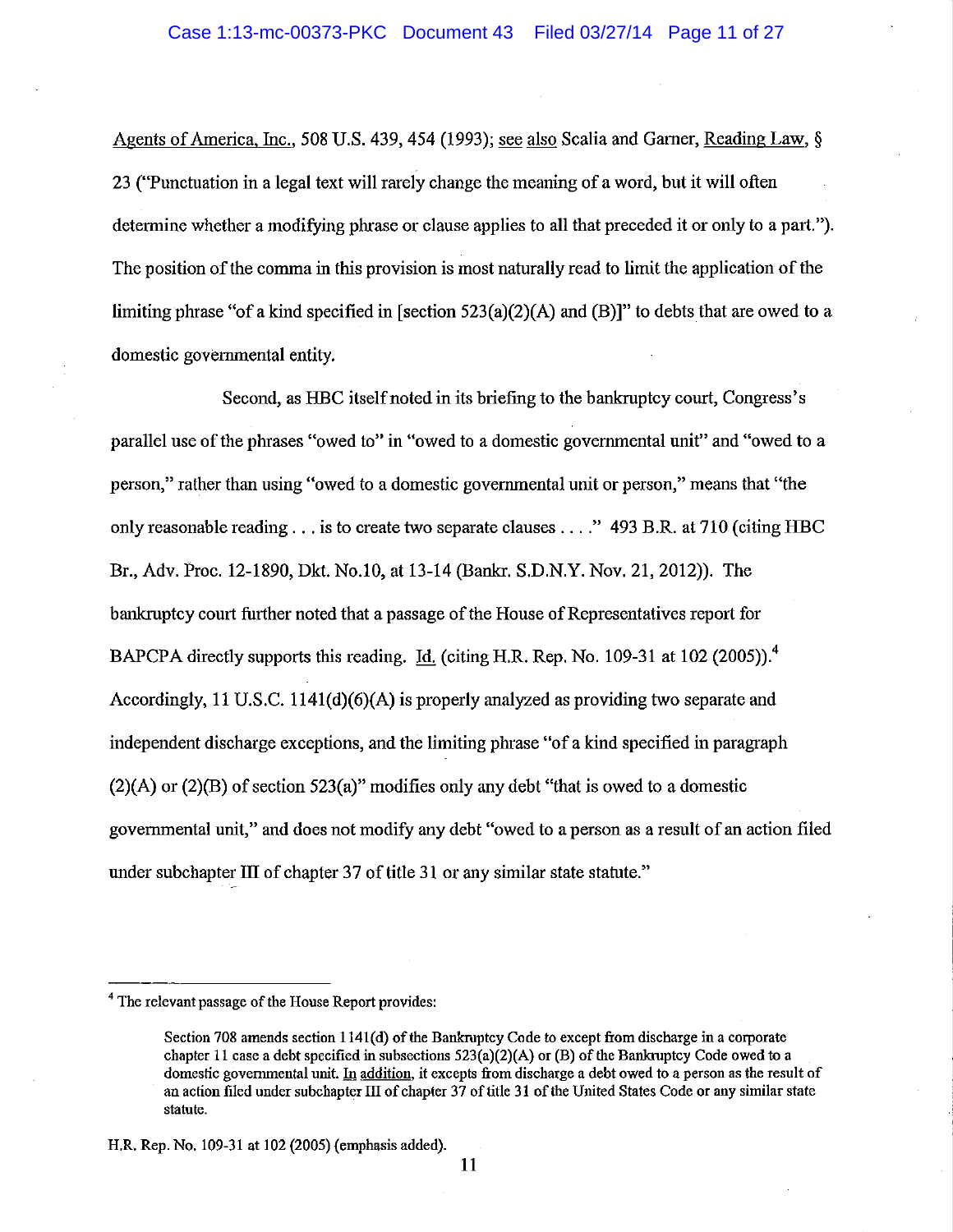B. The Procedural Requirements of II U.S.C. § 523(c) Do Not Apply to a Creditor Seeking a Discharge Under 11 U.S.C. § 1141(d)(6)(A).

In concluding that the procedural requirements of 11 U.S.C. § 523(c)(1) and Bankruptcy Rule 4007(c) apply to a creditor seeking to except its claim from the discharge of a corporate debtor, the bankruptcy court primarily relied on two alternate lines of reasoning. First, the bankruptcy court concluded that Congress's use of the phrase "debt [) of a kind specified in paragraph  $(2)(A)$  or  $(2)(B)$  of section 523(a)" in effect implicitly incorporated section 523(c)(1). Second, reading section 523(c)(I) as a stand-alone provision independent of section 523(a), the bankruptcy court concluded that section 523(c)(1)'s use of the phrase "the debtor" rather than "an individual debtor" meant that that section applied to all Chapter II debtors, including corporate debtors. Neither rationale supports the application of the requirements of section  $523(c)(1)$  to a proceeding to determine the dischargeability of a debt in the bankruptcy case of a corporate debtor.

> I. The Language of Section I 141 (d)(6)(A) Does Not Incorporate Section  $523(c)(1)$  by Reference.

The plain language of section 1141(d)(6) neither sets forth nor incorporates by reference any procedural requirement for its exceptions to discharge to take effect. Section 1141(d)(6) simply provides that "the confirmation of a plan does not discharge a debtor that is a corporation from any debt" that falls under the two categories enumerated in Clause I and Clause 2. Nothing in the language of II U.S.C. § I 141 (d)(6) indicates that Congress sought to import the procedural requirements of 11 U.S.C.  $\S$  523(c)(1) to apply to a debtor that is a corporation. On its face, therefore, section  $1141(d)(6)$  is self-executing.

The bankruptcy court concluded otherwise. Because the Clause I exception applies to debts "of a kind specified in paragraph  $(2)(A)$  or  $(2)(B)$  of section 523(a)," and section  $523(c)(1)$  refers to debts "of a kind specified in paragraph  $(2)$ ... of [section  $523(a)$ ]," the court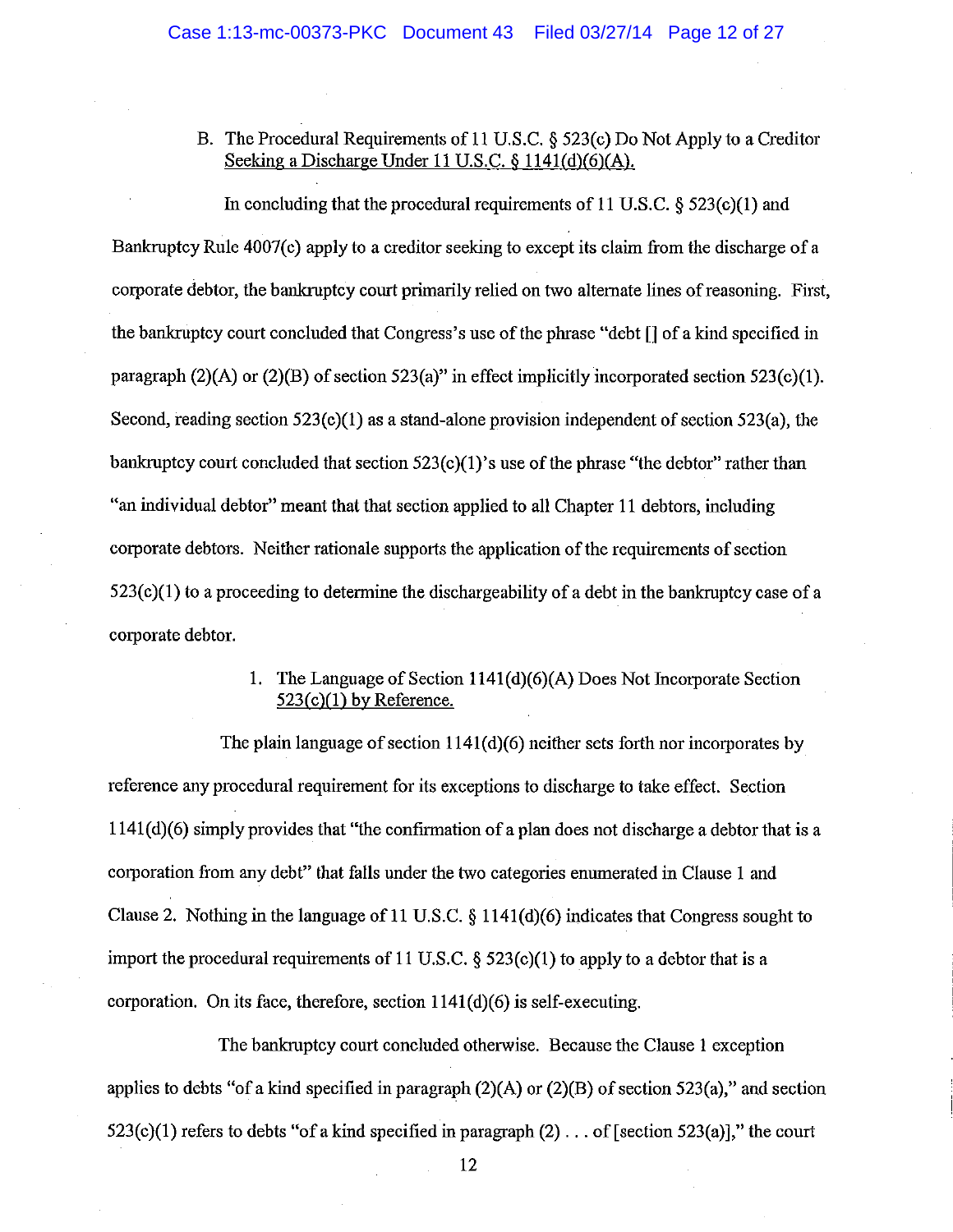found that, read together, the two statutory provisions compelled the application of the latter to the former. 493 B.R. at 704. In other words, even though section 1141(d)(6)(A) did not reference section  $523(c)(1)$ , Congress's use of the phrase "of a kind specified in [section  $523(a)(2)(A)$  and  $(B)$ ]" alone triggered the application of section  $523(c)(1)$ , incorporating it by implied reference. Id. at 703 ("The omission of a reference to  $\S$  523(c)(1) does not mean that it does not apply.").

While it is true that both Clause 1 and section  $523(c)(1)$  refer to debts of a kind included in section 523(a)(2)(A) and (B), as further discussed below the reference in section  $523(c)(1)$  must be construed in connection with the leading language in section  $523(a)$ , which limits the applicability of section 523 to individual debtors. Similarly, by its terms section 1141(d)(6) applies only to "a debtor that is a corporation." 11 U.S.C. § 1141(d)(6). By providing an exception to the discharge of debts "of a kind specified in paragraph (2)(A) or (2)(B) of section 523(a) that is owed to a domestic governmental unit," Congress incorporated by reference two definitional provisions from section  $523(a)$ —and nothing more.

The noun "kind" means "a group of people or things that belong together or have some shared quality: a particular type or variety of person or thing." Merriam-Webster Dictionary, available at http://www.merriam-webster.com/dictionary/kind. In turn, sections 523(a)(2)(A) and (B) are descriptive provisions, setting forth two particularized types of debts. 11 U.S.C.  $\S 523(a)(2)(A)$ , (B). It is indisputable that section 1141(d)(6)(A) does not expressly incorporate section  $523(c)(1)$ . Further, there is nothing in the plain language of section  $1141(d)(6)(A)$  or the definitional portions of section 523(a) that are expressly incorporated to support the implied incorporation of section 523(c)(1).

Three additional considerations support this interpretation. First, the interpretation is consistent with prior caselaw. Second, it is logical when considered together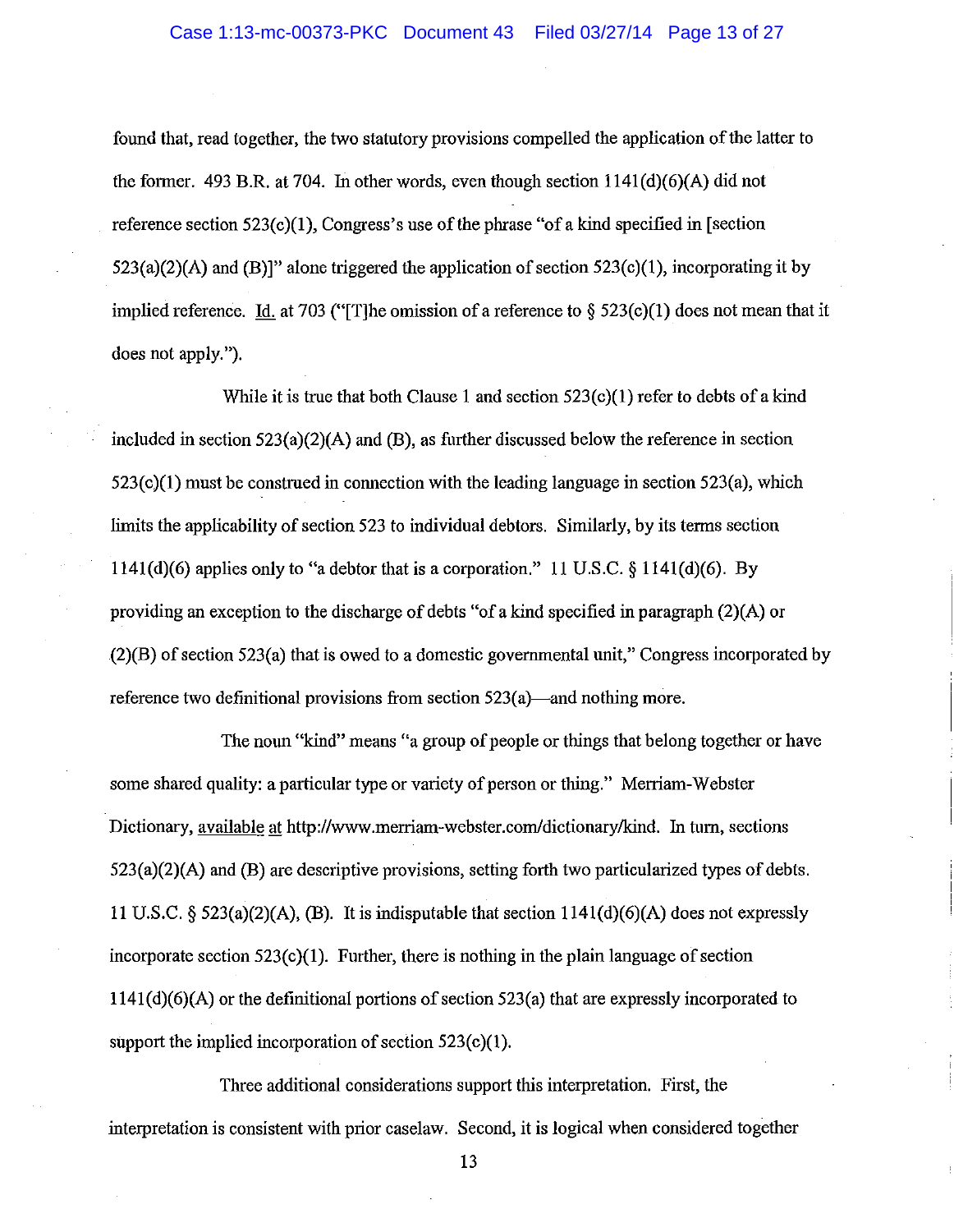with section  $1141(d)(2)$ , another subsection of discharge exception provision at issue here. Third, it is supported by a Chapter 12 case relied upon by the bankruptcy court.

With respect to previous caselaw, prior to the bankruptcy court's decision no court had ever held that section 523(c)(I) applied to a corporate debtor. To the contrary, several courts within the Second Circuit and elsewhere have observed that section 523 as a whole applies only to individual debtors, and not to corporate debtors. See In re MF Global Holdings. Ltd., No. 11-15059 (MG), 2012 WL 734175 (S.D.N.Y. Mar. 6,2012), at \*3 ("In the Second Circuit, it is well-settled that section 523 does not apply to corporate debtors."); Adam Glass Serv., Inc. v. Federated Dep't Stores, Inc., 173 B.R. 840, 842 (E.D.N.Y. 1994) ("§ 523 only applies to individual debtors.") (citing In re Spring Valley Farms Inc., 863 F.2d 832, 834 (11th Cir. 1989)); In re Automatic Plating of Bridgeport, Inc., 202 B.R. 540,542 (Bankr. D. Conn. 1996) ("In this circuit, it is well settled that  $\S$  523 does not apply to corporate debtors."); In re Trafalgar Associates, 53 B.R. 693, 696 (Bankr. S.D.N.Y. 1985) ("[S]ection [523] on its face applies only to individual debtors, and not to limited partnerships .... "); see also In re Pac.-Atl. Trading Co., 64 F.3d 1292, 1302 (9th Cir. 1995) ("§ 523 only applies to individual and not corporate debtors.") (citing Yamaha Motor Corp. v. Shadco., Inc., 762 F.2d 668, 670 (8th Cir. 1985)). Although most of these decisions predated the enactment of section 1141(d)(6) and none specifically discussed section  $523(c)(1)$ , it is notable that from the enactment of section 523 in 1978 to the decision of the bankruptcy court, no court had held that section 523 applies to nonindividual debtors.

An examination of subsection  $1141(d)(2)$  is also instructive. This subsection provides, "A discharge under this chapter does not discharge a debtor who is an individual from any debt excepted from discharge under section 523 of this title." II U.S.C. § 1141(d)(2). Here, in a subsection applicable only to individual debtors, the statutory text references section 523 as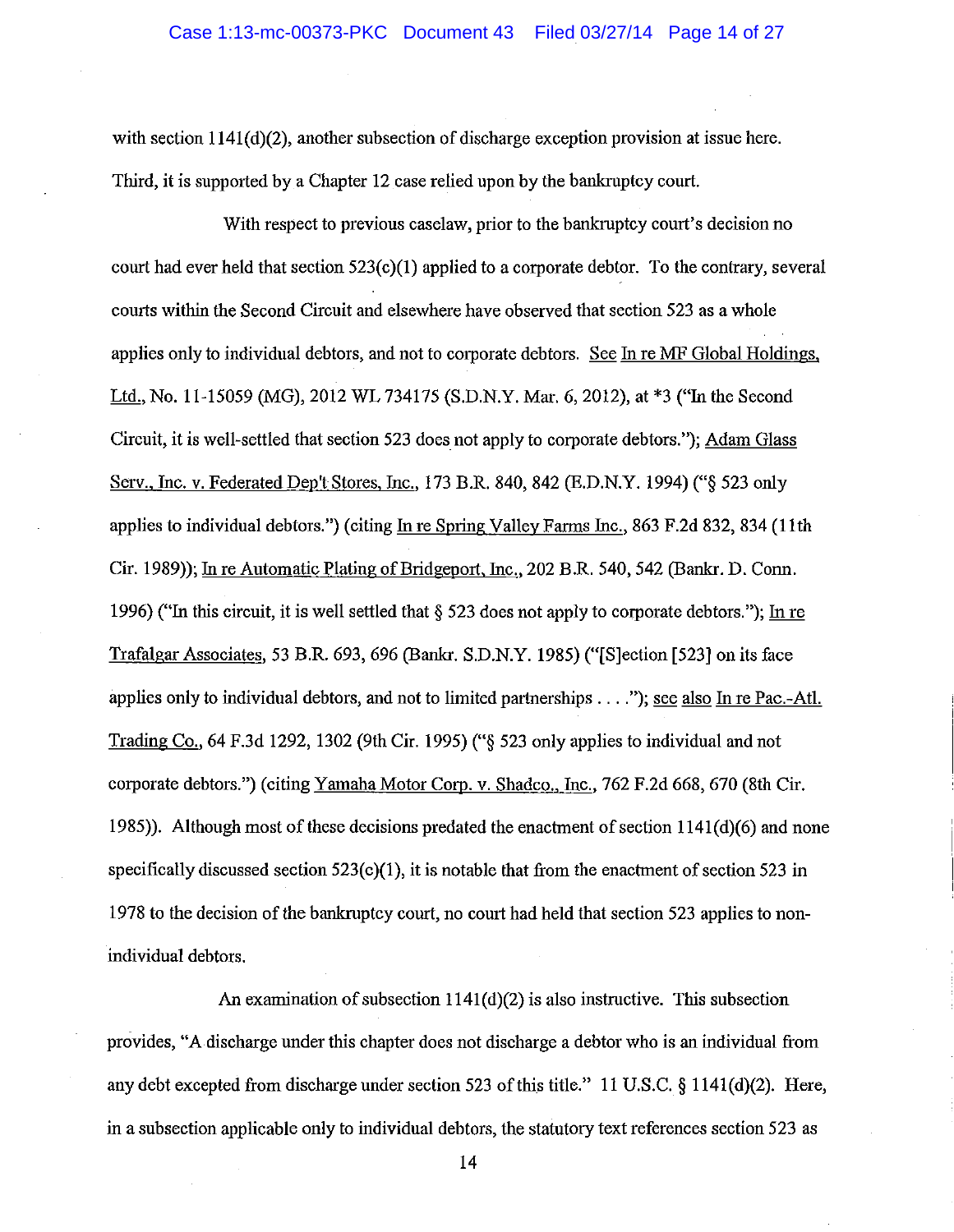a whole and thus arguably incorporates that section wholesale. In contrast, section  $1141(d)(6)$ expressly applies only to corporations, and its subsection (A) incorporates nothing more than two definitional subparagraphs of section 523(a). "[W]hen the legislature uses certain language in one part of the statute and different language in another, the court assumes different meanings were intended." Sosa v. Alvarez-Machain, 542 U.S. 692, 711 n.9 (2004) (citing 2A N. Singer, Statutes and Statutory Construction § 46:06, p. 194 (6th rev. ed. 2000».

The conclusion that section  $1141(d)(6)(A)$  incorporated no more than the two definitional provisions it references is further supported by New Venture P'ship v. JRB Consol., Inc. (In re JRB Consol., Inc.), 188 B.R. 373, 374 (Bankr. W.D. Tex. 1995), a Chapter 12 case relied on by the bankruptcy court. See 493 B.R. at 704. Section 1228(a)(2) of the Bankruptcy Code sets forth an exception to the discharge of a Chapter 12 debtor in language similar to the phrase in Clause 1. 11 U.S.C. § 1228(a)(2). The section excepts from discharge any debt "of the kind specified in section 523(a) of [the Bankruptcy Code]." Id. In New Venture, the bankruptcy court held that this reference to section 523(a) incorporated only those subparagraphs of 523(a) that "identify types of debts which are eligible to be excepted from discharge," and did not incorporate the balance of section 523(a). 188 B.R. at 374. While this decision predated BAPCPA, the court's conclusion that section 1228(a)(2) incorporated only the portions of section 523(a) that it expressly named supports the conclusion that section 1141(d)(6)(A) did not implicitly incorporate section 523(c)(I).

## 2. By Its Own Terms, Section 523 Only Applies to Individual Debtors.

In addition to reasoning that section  $1141(d)(6)(A)$  incorporated section  $523(c)(1)$ by an implied reference, the bankruptcy court also reached its holding as to Clause 1 by reasoning that in contrast with the list of exceptions set forth in 11 U.S.C. § 523(a), which expressly applies only to individual debtors,  $11$  U.S.C. § 523(c)(1) applies to "debtors." 493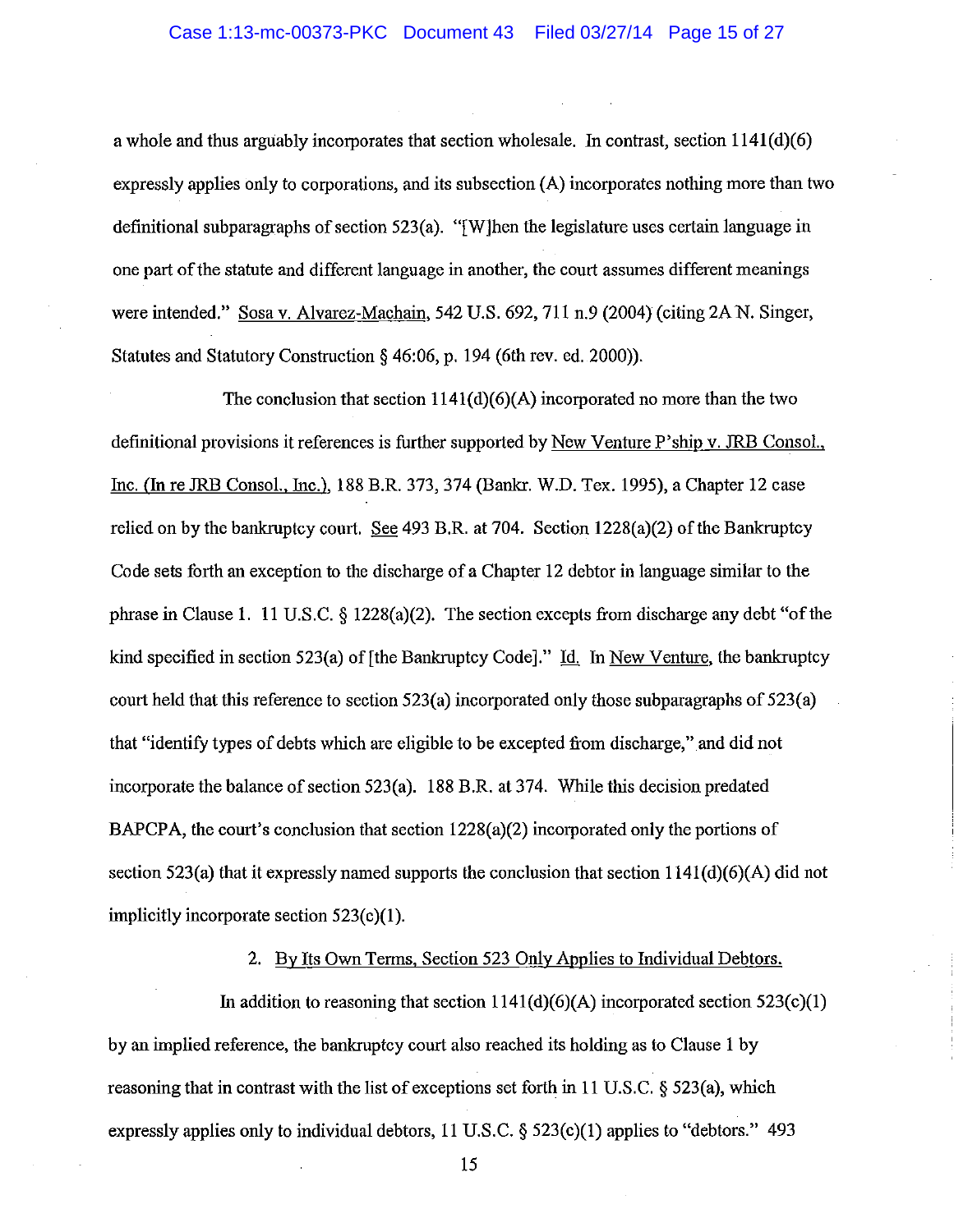B.R. at 704. Reading section 523(c)(1) independently, without reference to section 523(a), the bankruptcy court concluded that because the provisions of Chapter 5 of the Bankruptcy Code, including section 523, are generally applicable in all Chapter 11 cases under 11 U.S.c. § 103(a), the lack of the word "individual" in section 523(c)(I) indicates that the provision applies to all Chapter **11** debtors.

The Bankruptcy Code defines a "debtor" as a "person or municipality concerning which a case under this title has been commenced." 11 U.S.C. § 101(13). "The term 'person' includes individual, partnership, and corporation .... " 11 U.S.C. § 101(41). In general, the provisions of Chapters 1, 3, and 5 of the Bankruptcy Code apply in all cases filed under Chapter **11.** 11 U.S.C. § 103(a). Notwithstanding this general rule, throughout the Bankruptcy Code certain provisions by their own terms expressly apply only to debtors that are individuals. See, e.g., 11 U.S.C. §§ 522(b), 523(a), 524(d). Less frequently, the Code also includes provisions that apply only to debtors that are corporations. See, e.g., 11 U.S.C.  $\S 362(a)(8)$ , 541(f), 1141(d)(6).

The assertion that "by its terms,  $\S$  523(c)(1) applies to 'debtors' and not just individual debtors," 493 B.R. at 704, is not supported by the statutory language of section 523. Section 523(c)(1) refers to "the debtor" and not "debtors," which in context has a different meaning. It provides:

> Except as provided in subsection (a)(3)(B) of this section, the debtor shall be discharged from a debt of a kind specified in paragraph (2), (4), or (6) of subsection (a) of this section, unless, on request of the creditor to whom such debt is owed, and after notice and a hearing, the court determines such debt to be excepted from discharge under paragraph (2), (4), or (6), as the case may be, of subsection (a) of this section.

11 U.S.C. § 523(c)(I) (emphasis added). "The"is "used as a function word to indicate that the following noun or noun equivalent is definite or has been previously specified by context or by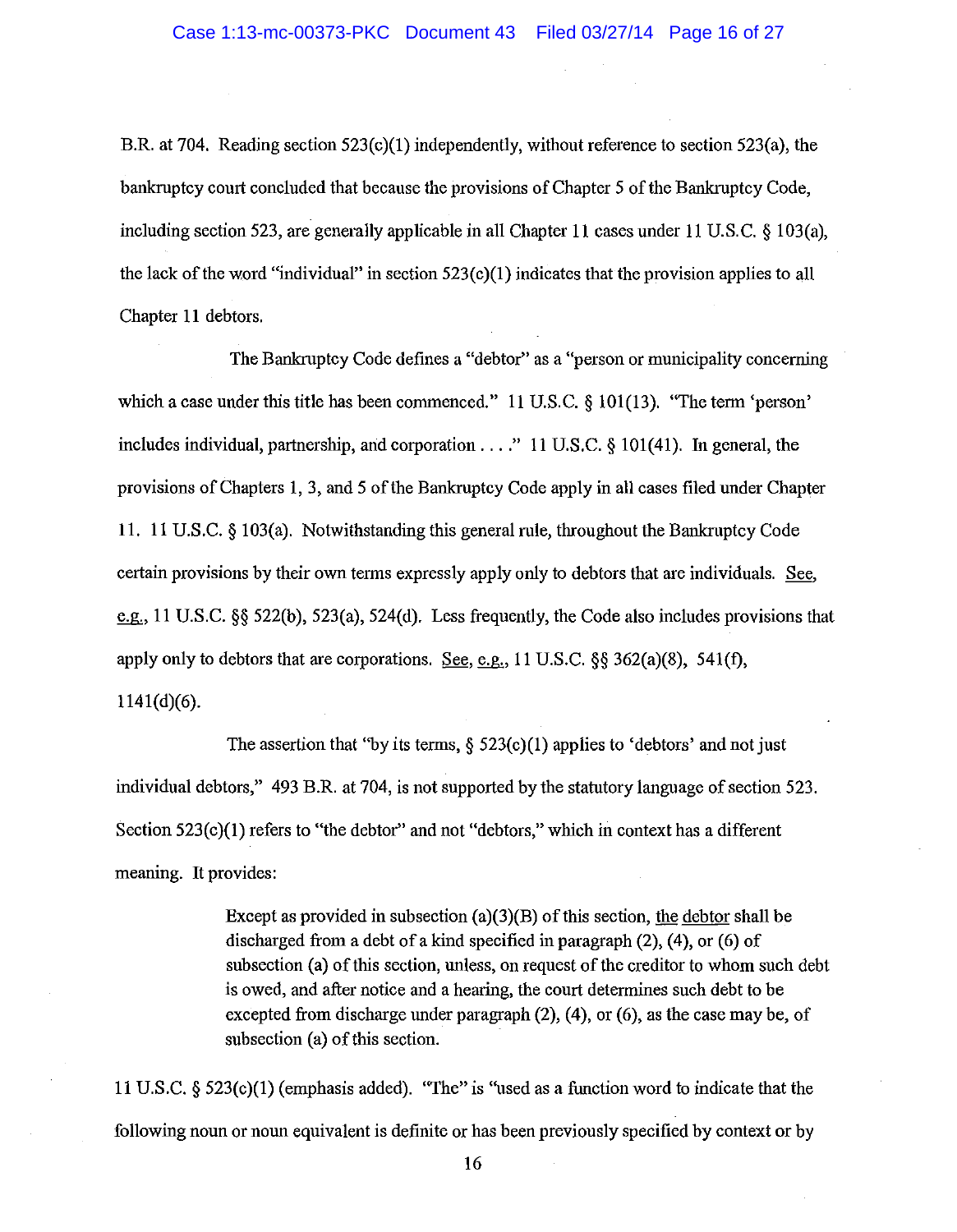circumstance." Webster's New Collegiate Dictionary 1199 (1981). "It is a rule oflaw well established that the definite article 'the' particularizes the subject which it precedes. It is a word of limitation as opposed to the indefinite or generalizing force of 'a' or 'an.' " Am. Bus Ass'n v. Slater, 231 F.3d 1, 4-5 (D.C. Cir. 2000) (citations and internal quotation marks omitted). "The statute's use of the definite article 'the,' as opposed to the indefinite 'a,' 'an,' or 'any,' indicates that Congress intended the term modified to have a singular referent." S.E.C. v. KPMG LLP, 412 F.Supp. 2d 349, 387-88 (S.D.N.Y. 2006). See also Nat'l Foods, Inc. v. Rubin, 936 F.2d 656, 660 (2d Cir. 1991) ("Absent some reason to conclude otherwise, and we see none, 'the court' referred to the second time in subparagraph (b) should be the same one referred to the first time [in subsection (a)]—'a court of competent jurisdiction' .... "); Margan v. Niles, 250 F. Supp. 2d 63, 70 (N.D.N.Y. 2003) (where Congress seeks to limit the scope of a statute, it uses a definite article, such as "the"); Freytag v. C.I.R., 501 U.S. 868,901-02 (1991) (Scalia, J., concurring) (use of definite article in the phrase "the Courts of Law" in the Appointments Clause narrows the class of eligible courts of laws to those referenced under Article III of the Constitution); Noel Canning v. N.L.R.B., 705 F.3d 490, 500 (D.C. Cir. 2013) cert. granted, 133 S. Ct. 2861 (2013) (use of a defmite article in the Recess Clause of Article II, section 2 indicates reference to a specific Congressional recess, rather than to any generic recess).

The most natural place to search for the identity of the referent in the phrase "the debtor" in 11 U.S.C.  $\S$  523(c)(1) is at the beginning of the same statutory section—particularly because this subsection refers back to subsection (a) three times. Subsection (a), in turn, refers to "an individual debtor." 11 U.S.C. § 523(a). Thus, giving effect to Congress's use of the word "the" rather than "a" or "any" compels the conclusion that "the debtor" in section  $523(c)(1)$ refers to "an individual debtor" identified in section 523(a).

This interpretation is consistent with other provisions of the Bankruptcy Code;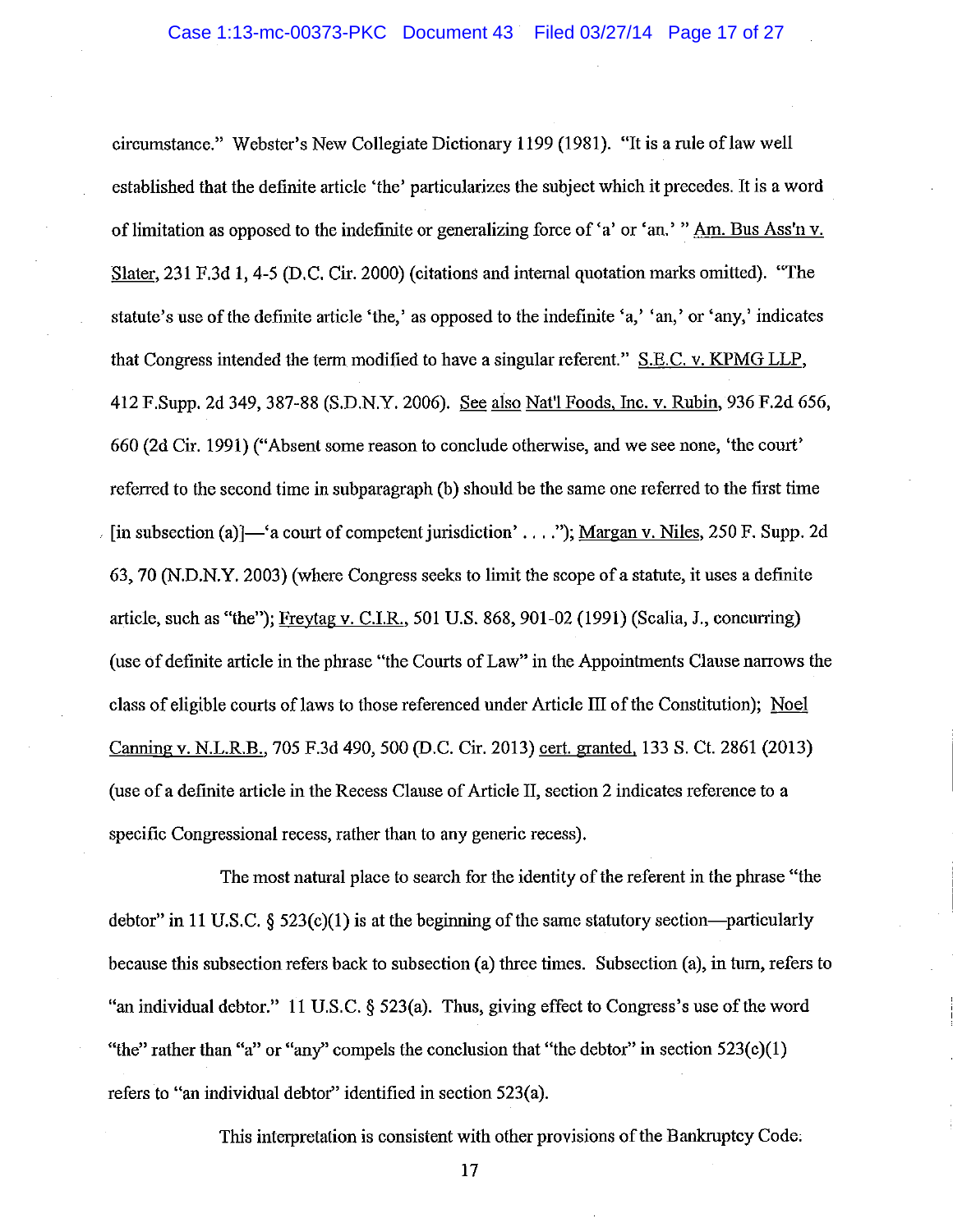For instance, section 522 sets forth a detailed list of property that a debtor may exempt from property of the estate. 11 U.S.C.  $\S$  522. Subsection 522(b)(1) makes clear that only "an individual debtor" may avail itself of these exemptions. The following subsection, 522(c), states that "property exempted under this section is not liable during or after the case for any debt of the debtor that arose ... before the commencement of the case .... " Because only an individual debtor may exempt property under section 522, the reference to "the debtor" in subsection (c) can only logically be read to refer to "an individual debtor" identified in subsection (b)(1). If subsection (c) were read without reference to the preceding subsection, any debtor would be able to avoid liability on the property listed as exempt in section 522 despite the limitation in section 522(b)(1). See also 11 U.S.C.  $\S$  109(g) (subsection (g) refers to "a debtor in a case pending under this title at any time in the preceding 180 days," and paragraphs (1) and (2) reference "the debtor" in connection with a previously filed bankruptcy case); 11 U.S.C. § 302 (subsection (a) provides that a joint cause may be filed by "an individual that may be a debtor and such individual's spouse; subsection (b) refers to "the debtors"). While certain sections of the Bankruptcy Code do refer to "the debtor" without internally identifying a referent, see, e.g., 11 U.S.C. §§ 343, 349(a), 350(b), these provisions are distinguishable from sections including 522 and 523 that limit their application by identifying a specific type of debtor and subsequently referring to "the debtor."

The mere fact that Chapter 5 of the Bankruptcy Code as a whole applies in a Chapter 11 case does not alter the analysis, because "when two statutes cover the same situation, the more specific statute takes precedence over the more general one." Cook v. New York State Division of Parole, 321 F.3d 274, 279 n.4 (2d Cir. 2003). Thus, even though section 523 and all the provisions of Chapter 5 are generally applicable in all Chapter 11 bankruptcy cases through 11 U.S.C. § 103(a), the more specific language of section 523 itself1imits its applicability to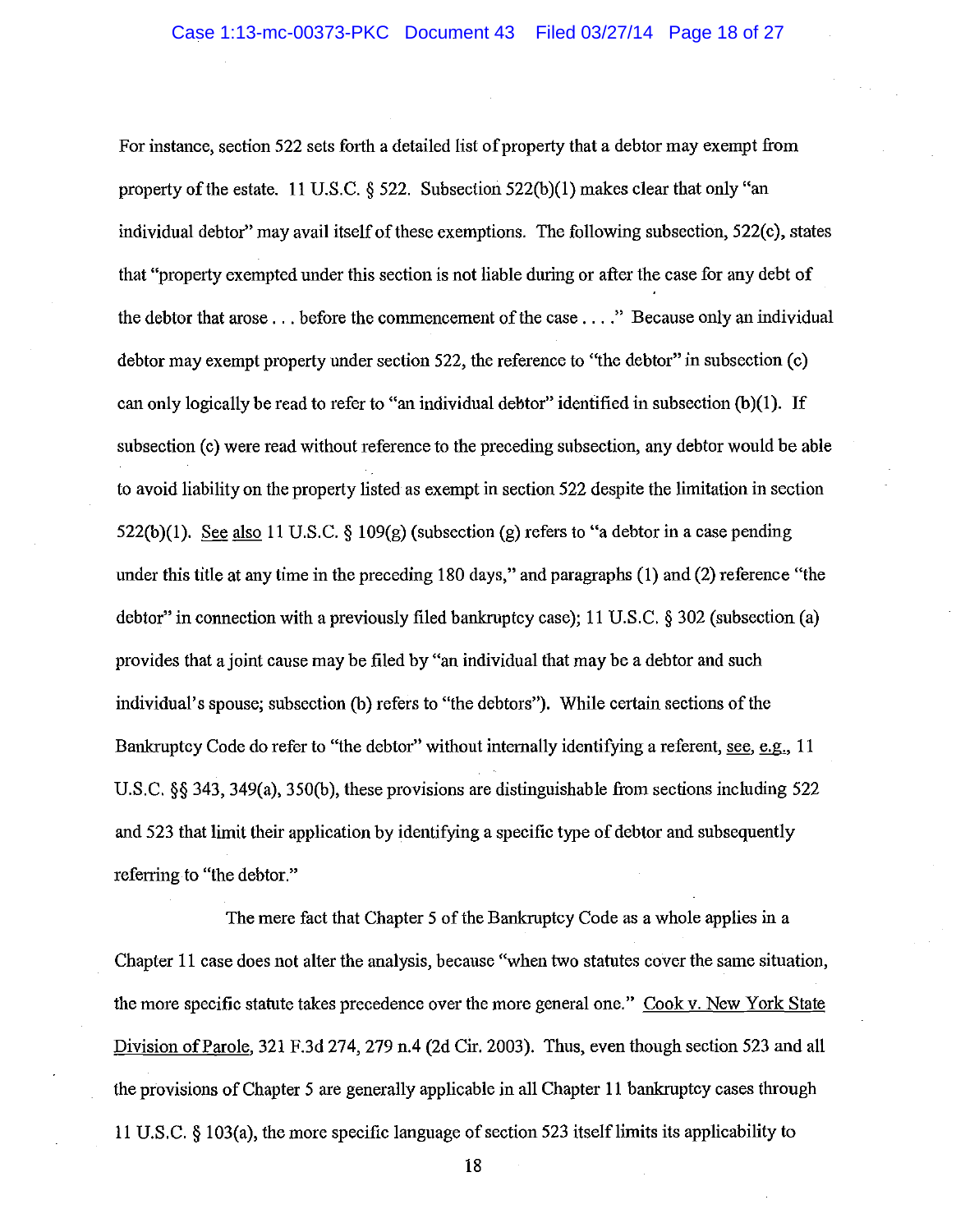cases in which the petition for relief was filed by an individual debtor.

3. Cases Applying Procedural Requirements in Chapter 12 and 13 Bankruptcy Proceedings are Inapposite.

In reaching its conclusion, the bankruptcy court relied on several decisions arising out of bankruptcy cases brought under Chapters 12 and 13 of the Bankruptcy Code in which bankruptcy courts applied the procedural requirements of section 523(c)(1) to creditors. The bankruptcy court reasoned that "to the extent the applicability of  $\S 523(c)(1)$ ... is ambiguous, any ambiguity is resolved when the provisions are read in pari materia with the other discharge provisions and exceptions, including  $\S 1328(a)(2)$  and the corporate Chapter 12 discharge exceptions." 493 B.R. at 705 (citing Cohen v. De la Cruz, 523 U.S. 213, 219-20 (interpreting the phrase "debt for" in section 523(a)(2)(A) in connection with its use in other subsections of section 523(a)); New Lamp Chimney Co. v. Ansonia Brass and Copper Co., 91 U.S. 656, 662-63 (1875) (reading certain provisions of the Bankruptcy Act of 1867 in pari materia); Buchwald v. Williams Energy Mktg. & Trading Co. (In re Magnesium Corp. of Am.), 460 B.R. 360, 367 (Bankr. S.D.N.Y. 2011) ("Statutory provisions (including, and perhaps especially, those in the Bankruptcy Code) must be construed in pari materia, and one statutory provision in the Bankruptcy Code cannot be considered without reference to other relevant provisions of the same statute, and its subject and policy.").

In the context of statutory construction, in pari materia is an interpretive principle holding that "adjacent statutory subsections that refer to the same subject matter should be read harmoniously." United States v. Broncheau, 645 F.3d 676, 685 (4th Cir. 2011) (citation and internal quotations omitted). The difficulty in applying this interpretive canon is in "determining when different statutes should be regarded as addressing the same topic ...." Firstar Bank, N.A. v. Faul, 253 F.3d 982,990 (7th Cir. 2001); see also United States v. Freeman, 44 U.S. 556, 556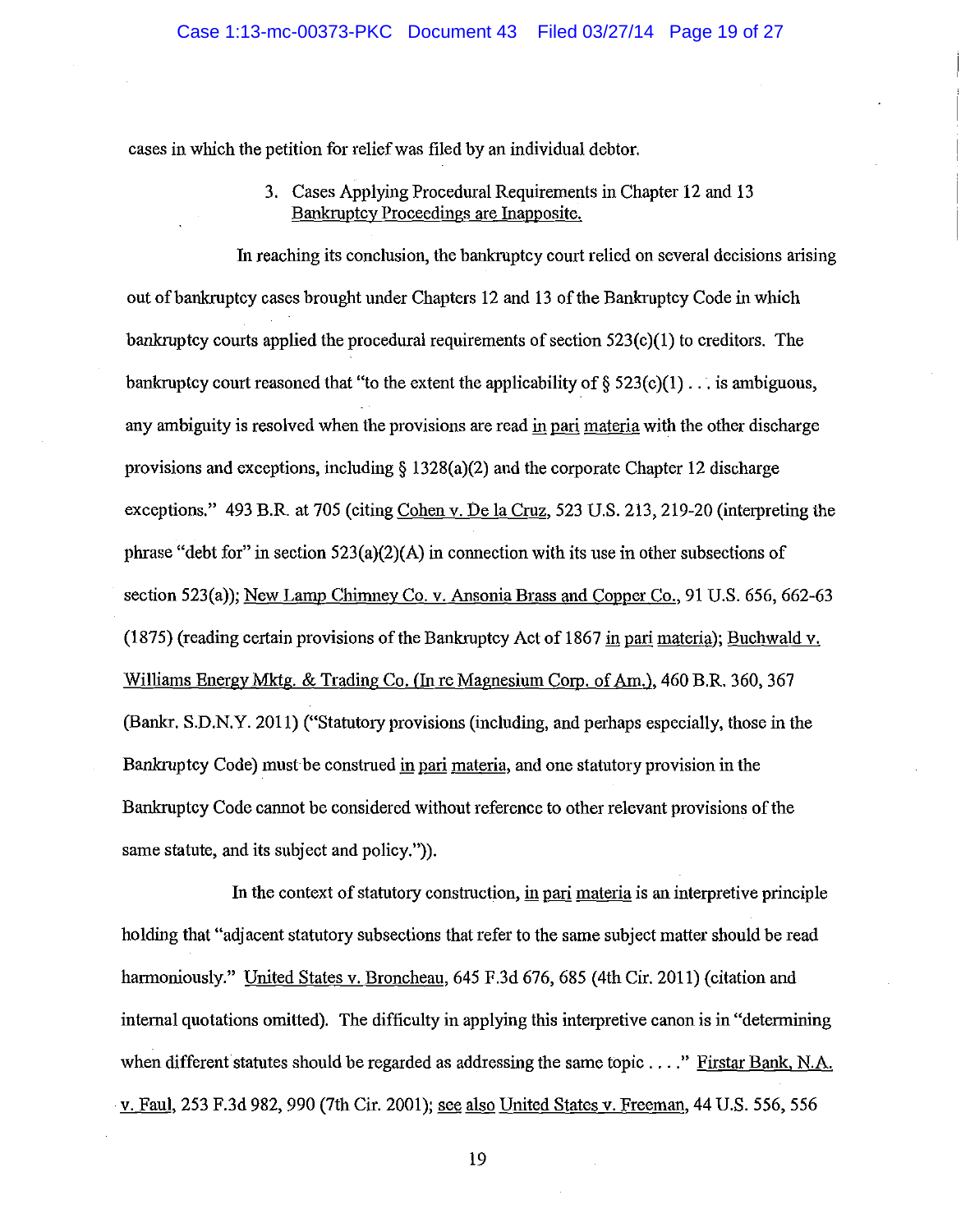n.l (1845) ("Statutes are in pari materia which relate to the same person or thing, or the same class of persons or things. The word par must not be confounded with the term similis. It  $\dots$  is intimating not likeness, but identity."); Scalia and Gamer, Reading Law, § 39 ("The critical questions are these: Just how affiliated must "affiliated" be, and what purposes are the same?"). Because corporate debtors under Chapter 12 are a far more narrowly circumscribed class than corporate debtors under Chapter 11, and because Chapter 13 deals solely with individual debtors, the discharge provisions of each chapter, read in context, are too attenuated on the points at issue here to be read in pari materia with one another.

First, each of the Chapter 13 cases is inapposite, because Chapter 13, entitled "Adjustment of Debts of an Individual with Regular Income," applies only to individuals. 11 U.S.C. § 109(e) ("Only an individual . . . may be a debtor under chapter 13 of this title.") Accordingly, not only section 523(c)(I) but all of section 523 indisputably applies to Chapter 13 debtors, because all Chapter 13 debtors are individual debtors.

The bankruptcy court also relied on two Chapter 12 cases that applied certain limited parts of section  $523(a)$ —but not section  $523(c)(1)$ —in the bankruptcy case of a corporate debtor. Southwest Georgia Farm Credit, Aca v. Breezy Ridge Farms, Inc. (In re Breezy Ridge Farms, Inc.), Adv. Pro. No. 09-1011-JDW, 2009 WL 1514671, at \*3 (Bankr. M.D. Ga. May 29, 2009); New Venture, 188 B.R. at 374. "Only a family farmer or family fisherman with regular annual income may be a debtor under chapter 12 of this title." 11 U.S.c. § 109(f). "Family farmer" and "family fisherman" are defined terms in the Bankruptcy Code. 11 U.S.C. § 101(18),(19A). Both a family farmer and a family fisherman may be a corporation, subject to two limitations: first, more than 50 percent of outstanding stock or equity must be held by a single family and its relatives, who must also conduct the operations of the farm or fishery; and second, the corporation's aggregate debts must not exceed a ceiling of \$4,031,575 in the case of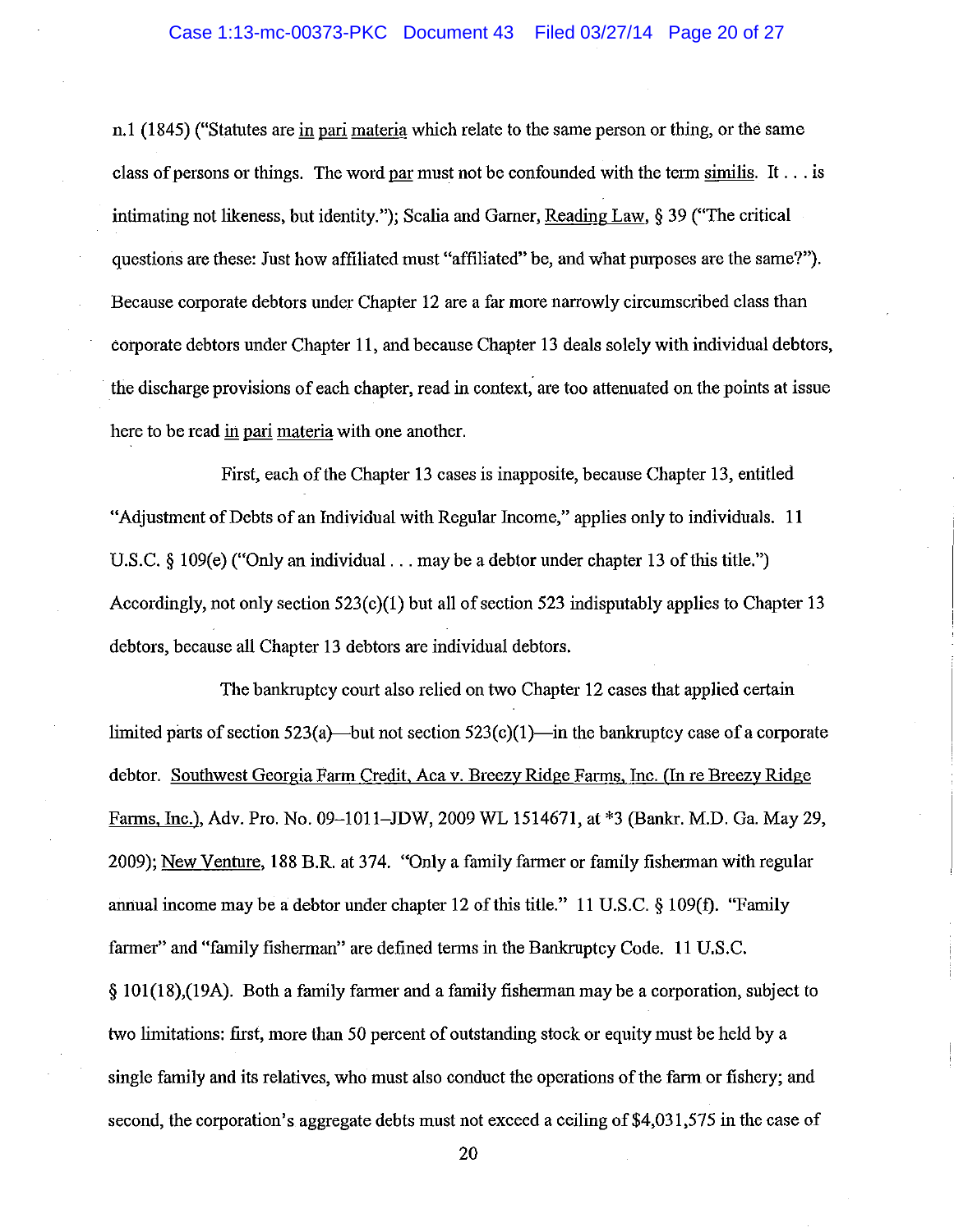a family farmer or  $$1,868,200$  in the case of a family fisherman.<sup>5</sup> Id.

Neither of the two Chapter 12 cases relied upon by the bankruptcy court supports the application of section  $523(c)(1)$  to a dischargeability determination under section  $1141(d)(6)$ . Interpreting the Chapter 12 discharge provision, 11 U.S.C. § 1228, the bankruptcy court in New Venture took a narrow view of that provision's incorporation of section 523(a). Section 1228(a) excepts from discharge "any debt ... of the kind specified in section 523(a) of [the Bankruptcy Code]." 11 U.S.C. § 1228(a)(2). The court in New Venture held that this reference "easily seems to be limited to the subparagraphs of  $\S$  523(a) which identify the types of debts which are eligible to be excepted from discharge," and "does not incorporate the limiting definition found in the introductory paragraph of  $\S$  523(a)." 188 B.R. at 374. Though the bankruptcy court did not address section 523(c), it follows from its conclusion that the reference to section 523(a) in section 1228 did not fully incorporate section 523(a) itself that the other subsections of section 523 were likewise not incorporated. The New Venture court further observed that "[i]t seems clear from [the language in 1 141(d)(2) and (3)] that corporate debtors in Chapter 11 are not subject to a complaint to determine dischargeability of debt under  $\S$  523(a)." Id. at 374.

The court in Breezy Ridge Farms reached a similar conclusion in discussing 11 U.S.C. § 1141(d), stating only that "Congress has applied parts of § 523(a) to corporate debtors, even though such debtors are excluded from § 523(a) by its terms." 2009 WL 1514671, at \*2. The "parts" referred to were specifically identified by the bankruptcy court as the definitional subsections of  $523(a)(2)(A)$  and (B). Id.

Further, the provisions of Chapter 12 and corresponding case law offer no guidance on issues distinguishing between individual and corporate debtors. The Chapter 11 discharge provision, 11 U.S.C. § 1141, repeatedly distinguishes between individual debtors and

<sup>&</sup>lt;sup>5</sup> These dollar amounts are periodically updated based on the Consumer Price Index. See 11 U.S.C. § 104(a).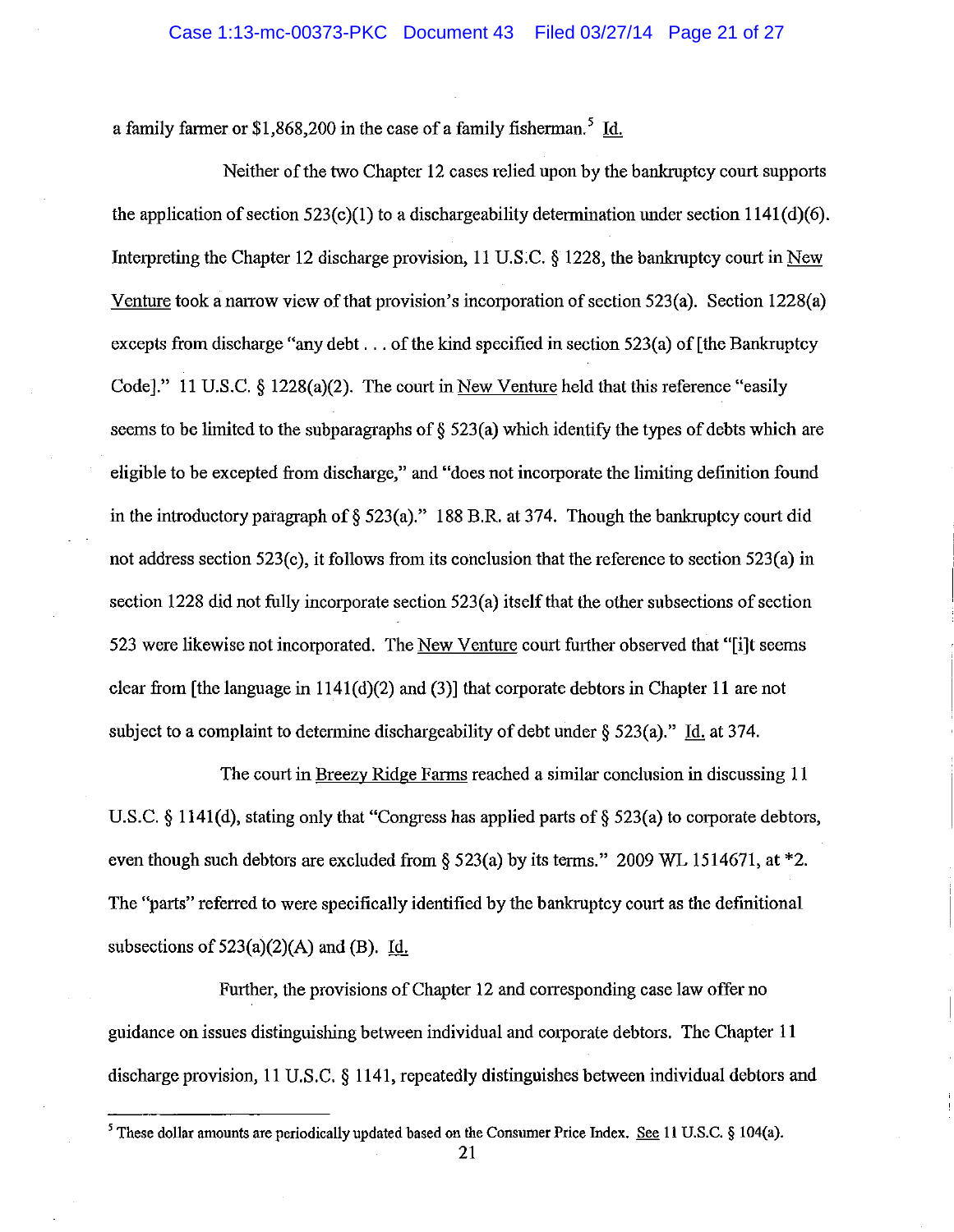corporate debtors such that certain discharge exceptions apply only to one type of debtor. See 11 U.S.C. § 1141(d)(2), (5), (6). In contrast, the Chapter 12 discharge provision, 11 U.S.C. § 1228, draws no such distinctions. See New Venture, 188 B.R. at 374 (stating that section 1228(a) "is broader [than section 523(a)] in that its language is inclusive of all debtors—individuals, partnerships, and corporations."). The text of Chapter 12 is bereft of any reference to individual or corporate debtors, consistently referring only to "a debtor" or "the debtor." See 11 U.S.C. § 1201 et seq. The lack of such distinction within Chapter 12 considered in conjunction with the narrowly circumscribed type of corporation that may be a Chapter 12 debtor renders analogy between the two discharge provisions unpersuasive. While the bankruptcy court stated that "there is no basis to distinguish between the scope of the discharge in the individual and corporate chapter 12 cases," 493 B.R. at 705, and that may be so, to draw such a distinction in a Chapter 11 case between corporate debtors and all other debtors was the precise effect of Congress's enaction of section  $1141(d)(6)$ . The section created a new discharge exception applicable only to corporate debtors, making it more difficult for a corporate debtor to discharge certain fraud-related debts.

> 4. Neither Official Form 9F Nor Policy Considerations Compel a Different Result.

In arguing for the application of the 60-day deadline in section  $523(c)(1)$  to relators in this case, HBC contends that Official Form 9F supports its interpretation. Although the Official Forms, like the Federal Rules of Bankruptcy Procedure, hold a presumption of validity, this presumption falls away where the relevant Official Form is inconsistent with a statutory directive. In re Osei, 389 B.R. 339, 353-54 (Bankr. S.D.N.Y. 2008). An Official Form cannot trump the statutory directives of the Bankruptcy Code.  $Id.$  HBC's argument based on their understanding of bankruptcy practice is similarly unavailing. The fact that some qui tam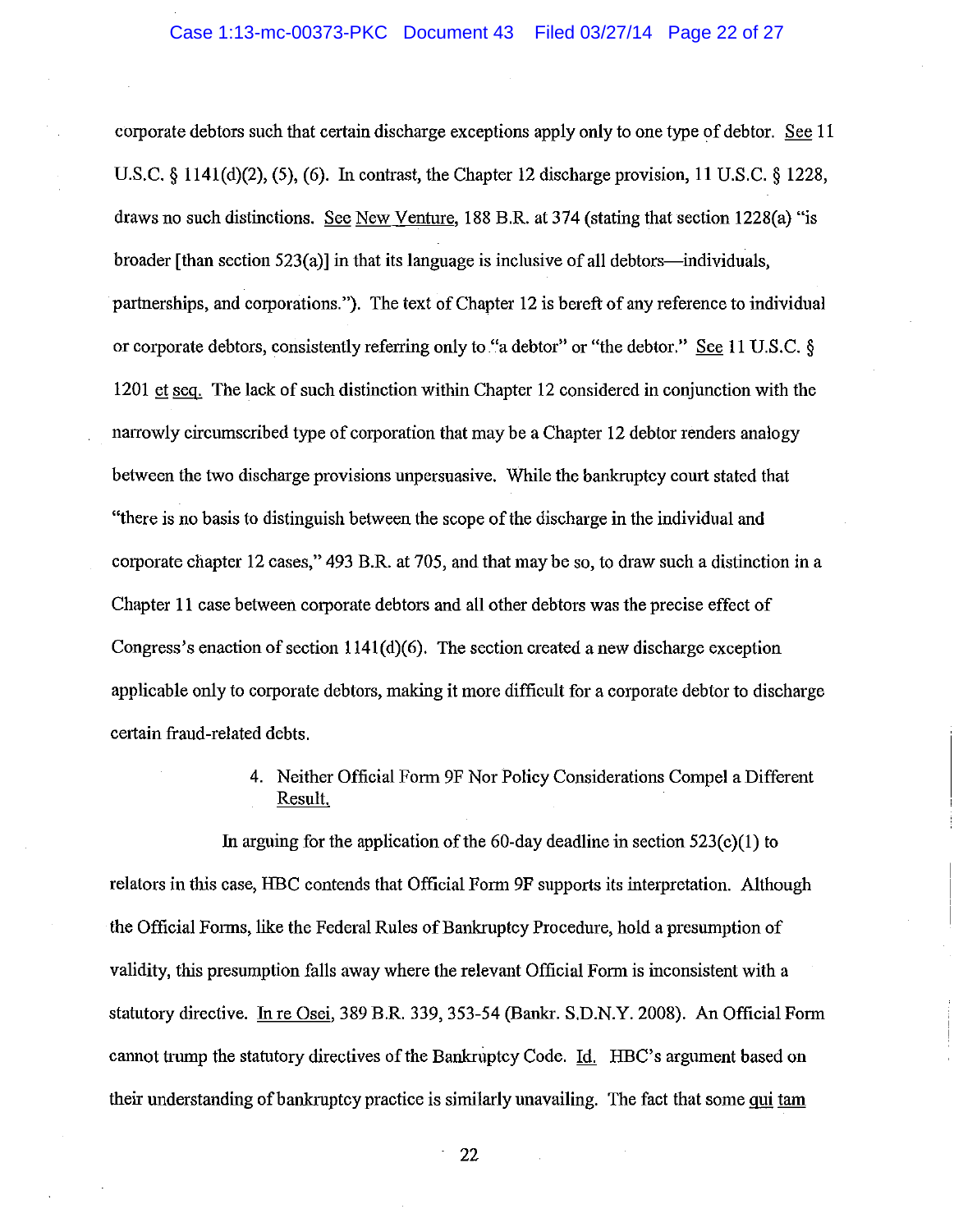relators have filed their complaints with the understanding that Fed. R. Bankr. P. 4007(c) may apply to dischargeability determinations under section  $1141(d)(6)(A)$  is not relevant to whether the deadline actually applies as a legal requirement.

In reaching its conclusion, the bankruptcy court cited two policy considerations raised by a commentator to support the application of the section  $523(c)(1)$  60-day deadline to claims under Clause 1. 493 B.R. at 705 n.5 (citing Ralph Brubaker, Taking Exception to the New Corporate Discharge Exceptions, 13 Am. Bankr. Inst. L. Rev. 757, 770 n.68 (Winter 2005) ("Brubaker")). First, the bankruptcy court noted that a discharge exception favoring a governmental creditor effectively grants such creditors priority over other non-governmental creditors, thus punishing innocent creditors for the bad acts of the corporation. Id. (citing Brubaker at 766-68). Second, the failure to apply the 60-day deadline adds uncertainty to restructuring efforts. *Id.* (citing Brubaker at 770). These policy arguments may be sound. Undoubtedly, allowing a creditor to "assert a significant non-dischargeable claim" late in the reorganization process, even after a plan has been confirmed, could "lend uncertainty to any restructuring efforts." Id. $<sup>6</sup>$  But the statute is as it is written.</sup>

In light of the foregoing, the bankruptcy court erred in holding that the procedural requirements of 11 U.S.C.  $\S$  523(c)(1) apply to a complaint to determine the dischargeability of a debt under 11 U.S.C. § 1141(d)(6)(A). Because this holding renders relators' adversary proceeding complaint timely filed, it is unnecessary to reach the issue of the adequacy of the notice provided to relators.

<sup>&</sup>lt;sup>6</sup> In the cited article the commentator identified the procedural issue that has arisen in this case and concluded that section  $523(c)(1)$  applied only to individual debtors and that "section  $1141(d)(6)$  does not seem to be within the scope of section 523(c)(1)." Brubaker at 770 n.68.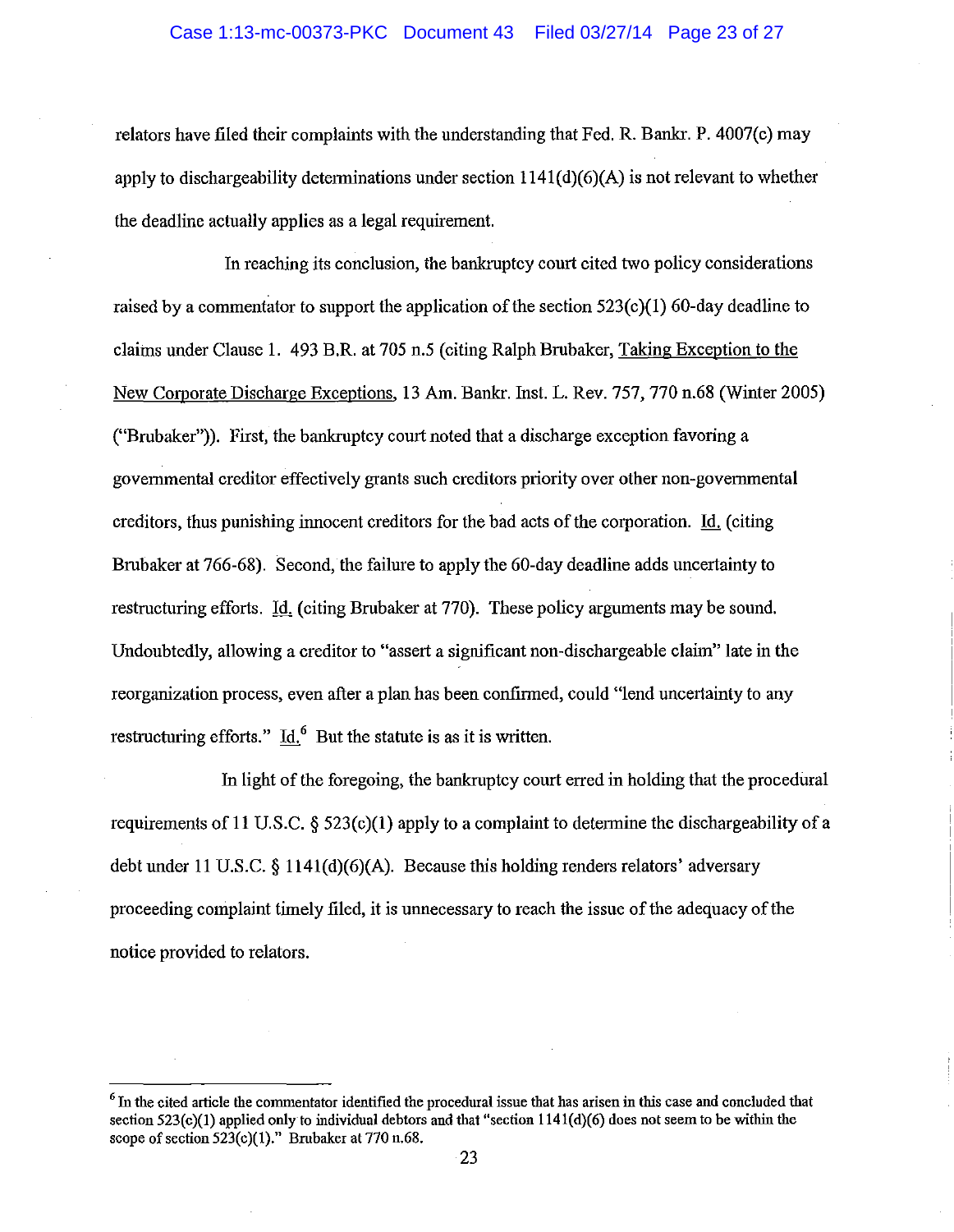## C. Relators Have Standing To Bring The Adversary Complaint.

In its briefing to the bankruptcy court, HBC argued that relators lacked standing to assert nondischargeability under Clause 1 of section  $1141(d)(6)(A)$ , because the relators are not a "domestic governmental unit." The bankruptcy court declined to reach this issue because its conclusion that relators' were time-barred from asserting claims under Clause 1 rendered the question moot. 493 B.R. at 702 n.4.

Nevertheless, HBC's objection is answered by the Supreme Court's reasoning in Vermont Agency of Natural Resources v. U.S. ex reI. Stevens, 529 U.S. 765 (2000). There, the Supreme Court found that qui tam relators have standing to prosecute FCA claims, even though the injury complained of in such suits is an injury to the United States government. 529 U.S. at 774. To demonstrate that a relator was more than a mere "statutorily designated agent of the United States," the Court catalogued the rights of a relator in an FCA suit. Id. at 772-73. Relators have the right to continue as a party even when the Government intervenes and assumes primary responsibility for prosecuting the action. Id. at 772 (citing 31 U.S.C.  $\S 3730(c)(1)$ ). They also have a right to a hearing before the government voluntarily dismisses a suit. Id. (citing 31 U.S.C. § 3730(c)(2)(A)). Further, the government may not settle an FCA suit over a relator's objection without a judicial determination of fairness, adequacy, and reasonableness. Id. (citing 31 U.S.C. § 3730(c)(2)(B)).

Based on these considerations, the Supreme Court concluded that qui tam relators have "an interest in the lawsuit, and not merely the right to retain a fee out of the recovery." Stevens at 772 (emphasis in original). The Court further concluded that "[t]he FCA can reasonably be regarded as effecting a partial assignment of the Government's damages claim," id. at 773 n.4 (emphasis in original), and that this "assignment" provided relators with standing to assert the injury in fact suffered by the government. Id. at 773-74.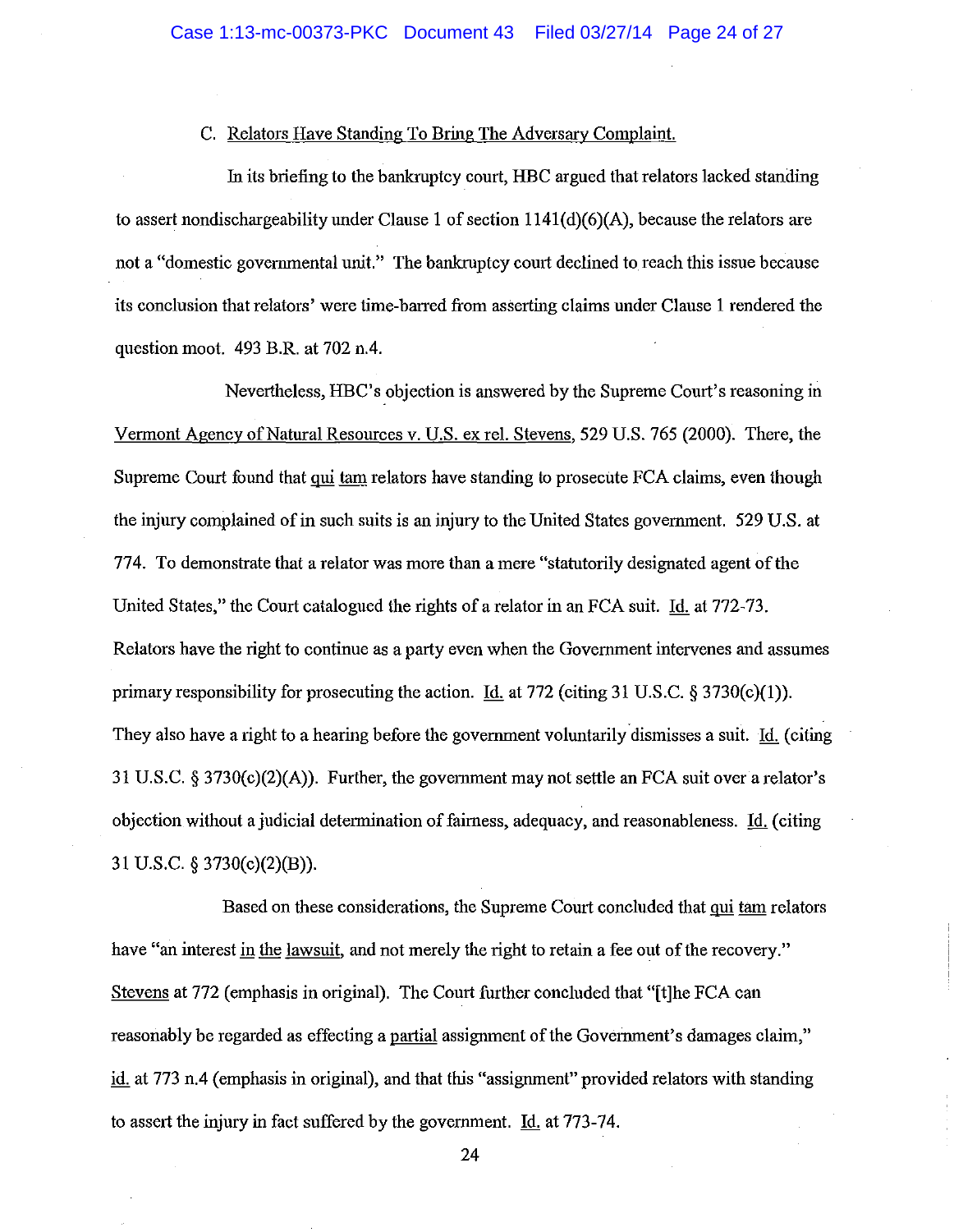In short, qui tam relators have Article III standing to assert FCA claims in a federal court even though those claims assert the government's injury in fact. Federal Rule of Bankruptcy Procedure 4007(a) provides that "al debtor or any creditor may file a complaint to obtain a determination of the dischargeability of any debt." Fed. R. Bankr. P. 4007(a) (emphasis added). The Bankruptcy Code defmes a "creditor" as an "entity that has a claim against the debtor that arose at the time of or before the order for relief concerning the debtor." **11** U.S.c. § 101(1O)(A). In tum, a "claim" is defined as, inter alia, a "right to payment, whether or not such right is reduced to judgment, liquidated, unliquidated, fixed, contingent, matured, unmatured, disputed, undisputed, legal, equitable, secured, or unsecured." 11 U.S.C. § 101(5). Relators are creditors with claims against the debtor that arose years before the confirmation ofHBC's Chapter 11 plan of reorganization. Accordingly, there is no basis in law to preclude relators from asserting a non-dischargeability complaint as to their FCA claims based on injuries to the government covered under Clause 1 of section  $1141(d)(6)(A)$ .

Neither of the cases relied upon by HBC before the bankruptcy court compels a different conclusion. See U.S. ex reI. Kolbeck v. Point Blank Solutions, Inc., 444 B.R. 336, 340 (E.D. Va. 2011) (qui tam relators cannot assert the police power exception to the automatic stay under 11 U.S.C. § 362(b)(4) because an FCA action in which the government has declined to intervene is not "an action or proceeding by a governmental unit"); U.S. ex rel. Fullington v. Parkway Hosp., Inc., 351 B.R. 280,290 (E.D.N.Y. 2006) (same). While it is true that relators themselves are not a domestic governmental unit and thus cannot invoke certain statutory privileges reserved to such governmental units, including the "police power" exception to the automatic stay under 11 U.S.C.  $\S 362(b)(4)$ , Stevens leaves no doubt that qui tam relators do have standing to assert FCA claims in the federal courts based on the government's injury. In light of the Supreme Court's reasoning in Stevens and the absence of any authority to the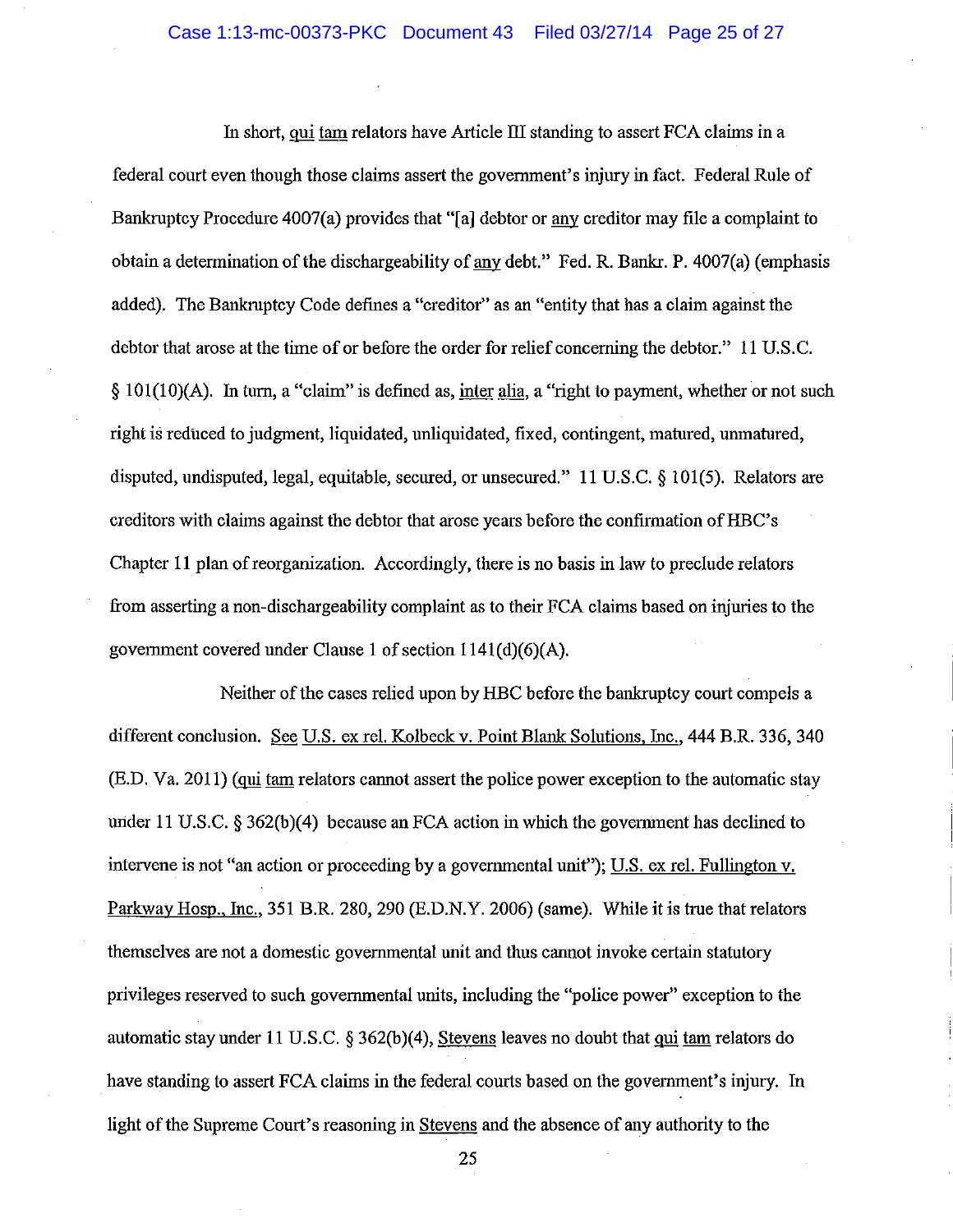contrary, this Court concludes that relators have standing to assert their nondischargeability complaint under both clauses of section 1141(d)(6)(A).

## D. Whether Relators' Claims Are "Debts Owed to a Person" Under 1141(d)(6)(A) Need Not Be Decided.

In addition to seeking to invoke the discharge exception under Clause 1, relators also sought to except their FCA claims from discharge under Clause 2 as "debts owed to a person as a result of an action filed under [the FCA] ....". See 11 U.S.C. § 1141(d)(6)(A). Reviewing the FCA's language, the bankruptcy court found thai any penalties and damages awarded thereunder were paid in **full** directly to the United States and not to any relators. 493 B.R. at 710-11. The court further found that, subsequent to a liable defendant's payment to the government, the relators are paid a ''bounty'' from that payment. Id. Accordingly, the bankruptcy court held that relators' claims were owed to the government and were thus not "debts owed to a person" within the meaning of 11 U.S.C.  $\S$  1141(d)(6)(A). Id. at 712. The bankruptcy court also held that, in contrast to claims for damages and penalties, relators' potential claims for attorneys' fees and expenses under the FCA were owed directly to relators and thus were "debts owed to a person." Id. at 712-13.

Because this Court holds that relators' claims for damages and penalties may be dischargeable under Clause 1 of section  $1141(d)(6)(A)$ , it is unnecessary to determine whether these claims are "debts owed to a person" under Clause 2 of the same section. With respect to the bankruptcy court's holding that potential claims for attorneys' fees and expenses are "debts owed to a person," no party takes issue with this holding. Accordingly, this Court does not reach issues raised under Clause 2 of section 1141(d)(6)(A).